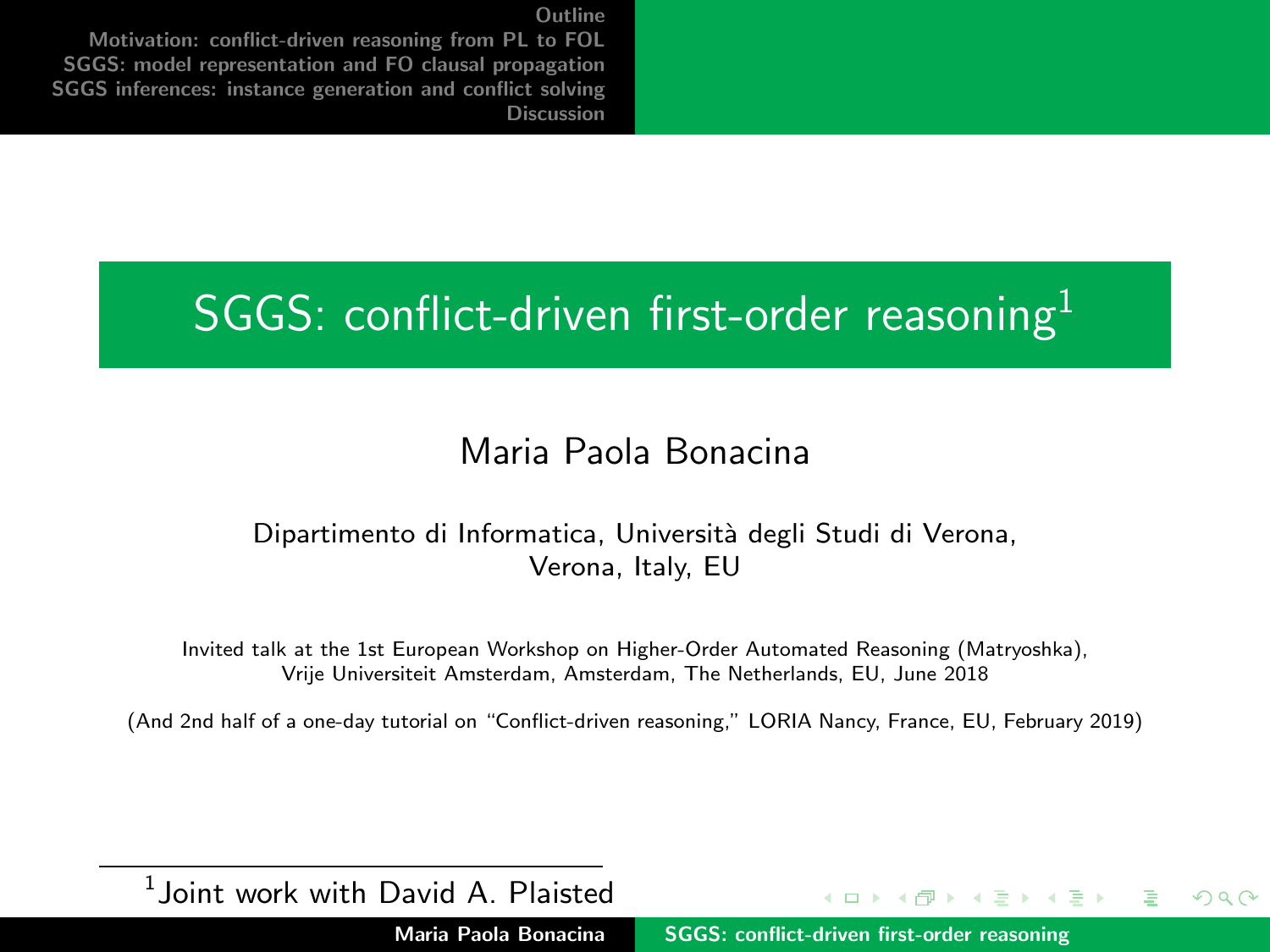<span id="page-1-0"></span>[Motivation: conflict-driven reasoning from PL to FOL](#page-2-0) [SGGS: model representation and FO clausal propagation](#page-5-0) [SGGS inferences: instance generation and conflict solving](#page-22-0) [Discussion](#page-38-0)

#### [Motivation: conflict-driven reasoning from PL to FOL](#page-2-0)

[SGGS: model representation and FO clausal propagation](#page-5-0)

[SGGS inferences: instance generation and conflict solving](#page-22-0)

**[Discussion](#page-38-0)** 

イロメ イ押 トラ ミトラ ミント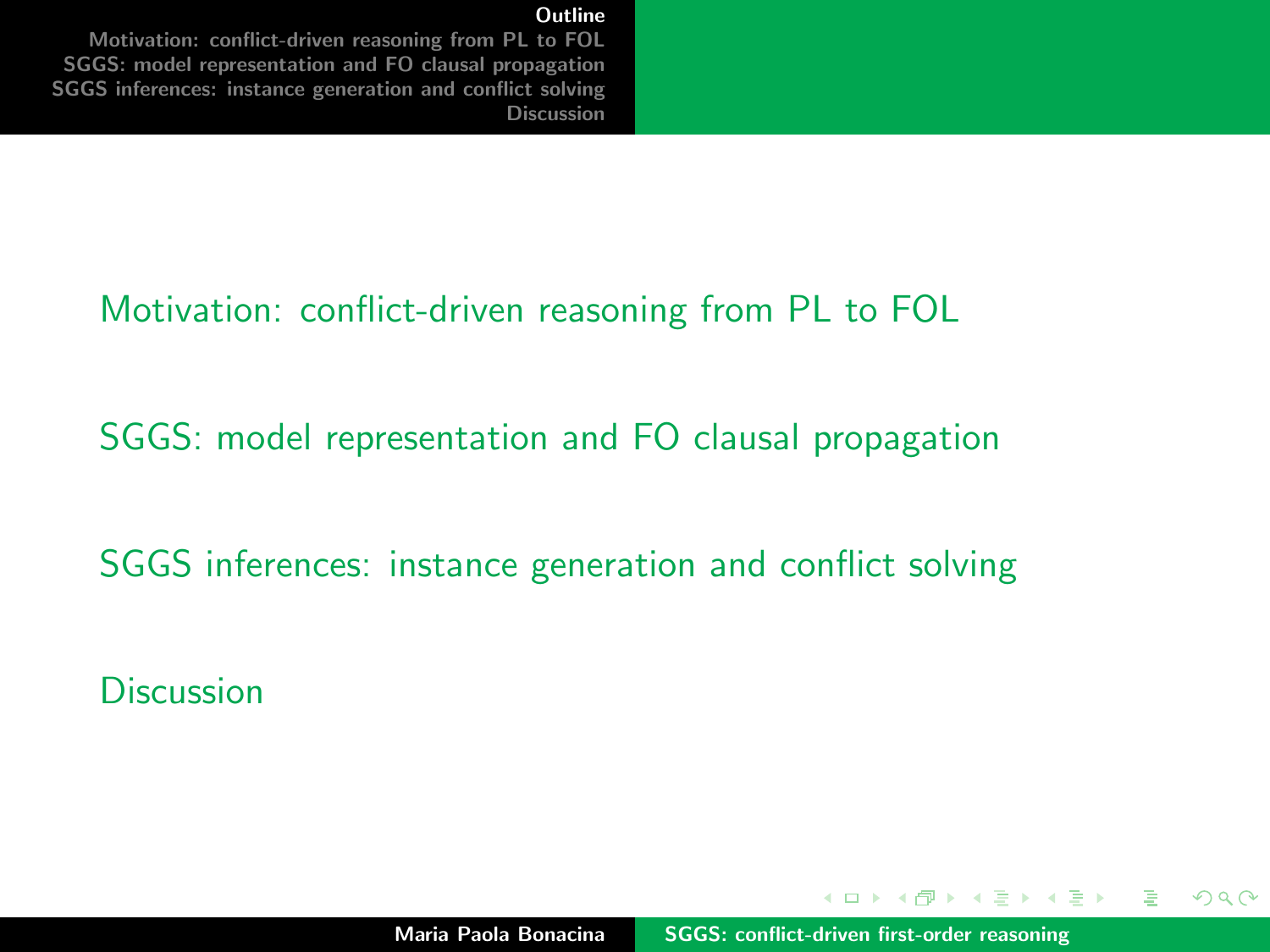<span id="page-2-0"></span>[Outline](#page-1-0) [Motivation: conflict-driven reasoning from PL to FOL](#page-2-0) [SGGS: model representation and FO clausal propagation](#page-5-0) [SGGS inferences: instance generation and conflict solving](#page-22-0) [Discussion](#page-38-0)

#### Logical methods for machine intelligence

- $\blacktriangleright$  Theorem provers for higher-order (HO) reasoning
- $\blacktriangleright$  Theorem provers for first-order (FO) reasoning
- $\triangleright$  Solvers for satisfiability modulo theories (SMT)
- $\triangleright$  Solvers for satisfiability in propositional logic (SAT)  $\blacktriangleright$  ....
- $\blacktriangleright$  Traditionally: HO provers supported by solvers
- $\triangleright$  Matryoshka: HO provers supported by FO provers

イロメ マ桐 トマ ヨ トマ ヨメ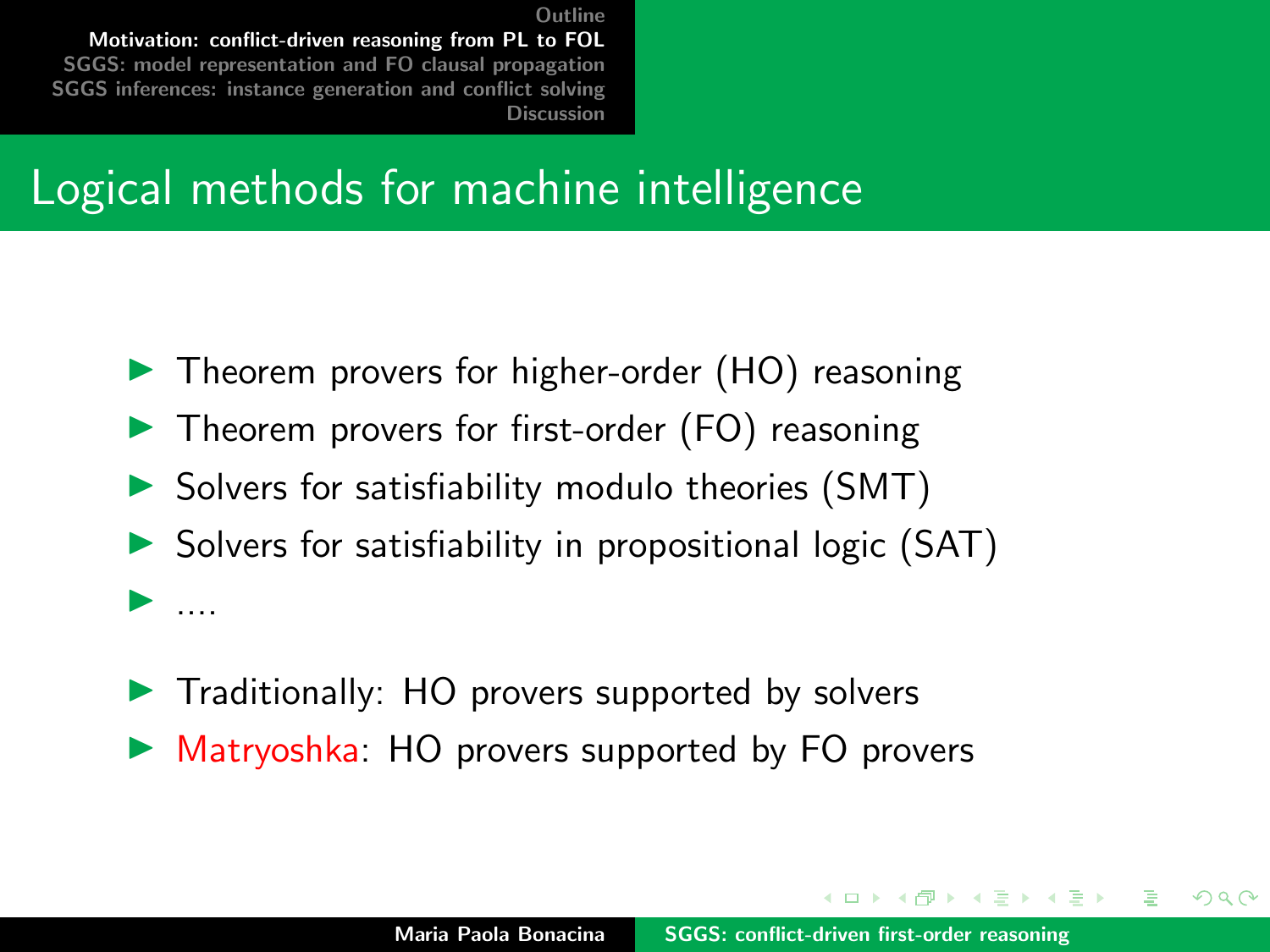[Outline](#page-1-0) [Motivation: conflict-driven reasoning from PL to FOL](#page-2-0) [SGGS: model representation and FO clausal propagation](#page-5-0) [SGGS inferences: instance generation and conflict solving](#page-22-0) [Discussion](#page-38-0)

#### **Motivation**

- $\triangleright$  Objective: automated reasoning in first-order logic (FOL)
- ▶ Observation: Conflict-Driven Clause Learning (CDCL) played a key role in bringing SAT-solving from theoretical hardness to practical success

[Marques-Silva, Sakallah: ICCAD 1996, IEEE Trans. on Computers 1999], [Moskewicz, Madigan, Zhao, Zhang, Malik: DAC 2001] [Marques-Silva, Lynce, Malik: SAT Handbook 2009]

- Question: Can we lift CDCL to FOL?
- ▶ Answer: Semantically-Guided Goal-Sensitive (SGGS) reasoning

イロメ イ押 トラ ミトラ ミント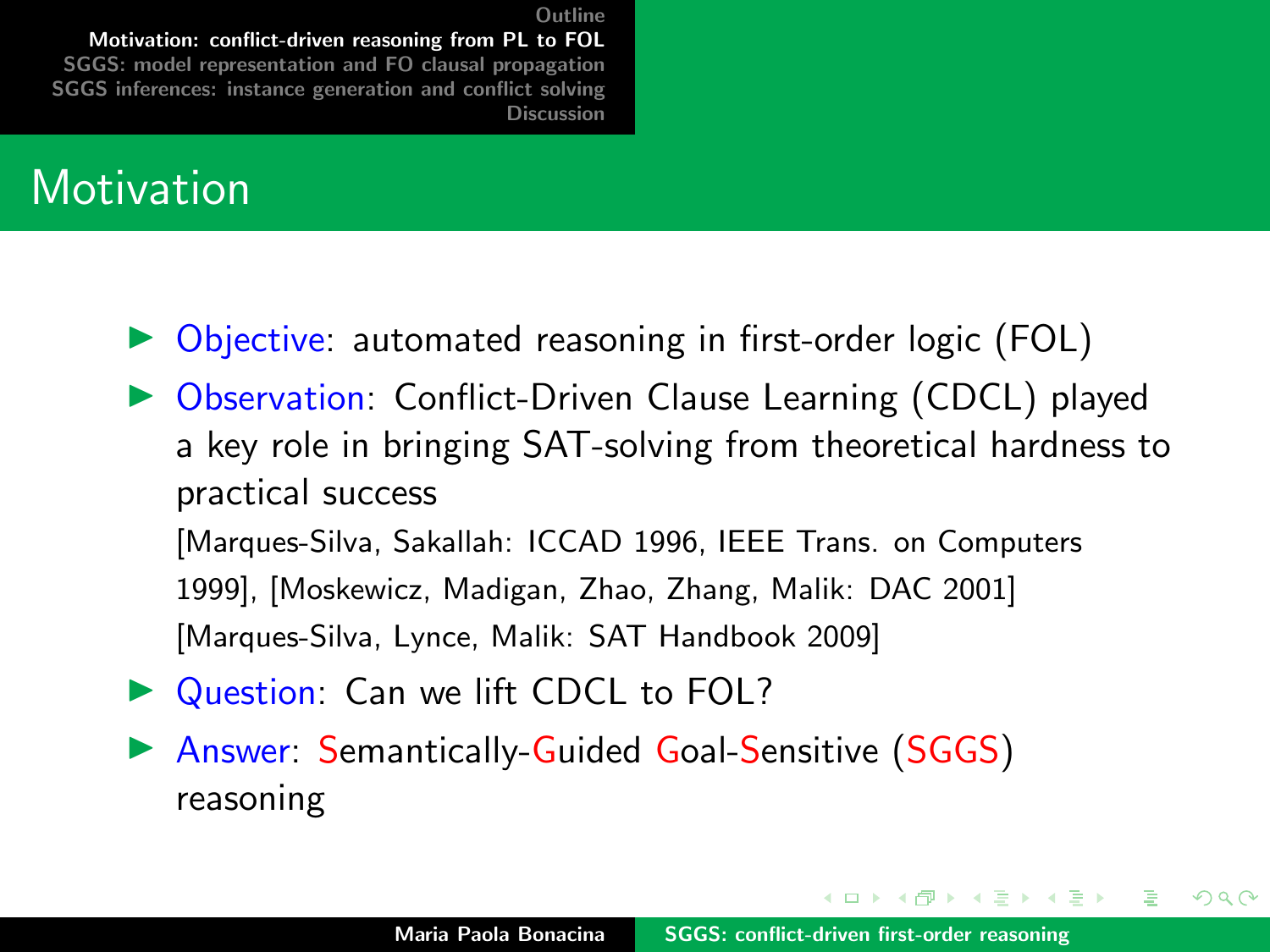**[Outline](#page-1-0)** [Motivation: conflict-driven reasoning from PL to FOL](#page-2-0) [SGGS: model representation and FO clausal propagation](#page-5-0) [SGGS inferences: instance generation and conflict solving](#page-22-0) [Discussion](#page-38-0)

### The big picture: conflict-driven reasoning

- ▶ For SAT: Conflict-Driven Clause Learning (CDCL)
- $\blacktriangleright$  For several fragments of arithmetic: conflict-driven  $\tau$ -satisfiability procedures
- $\blacktriangleright$  For SMT: Model Constructing Satisfiability (MCSAT) [Jovanović, de Moura: VMCAI 2013], [Jovanović, Barrett, de Moura: FMCAD 2013]
- $\triangleright$  For SMT with combination of theories and SMA: Conflict-Driven Satisfiability (CDSAT) [Bonacina, Graham-Lengrand, Shankar: CADE 2017, CPP 2018]
- ▶ For FOL: Semantically-Guided Goal-Sensitive (SGGS) reasoning

イロメ マ桐 トマ ヨ トマ ヨメ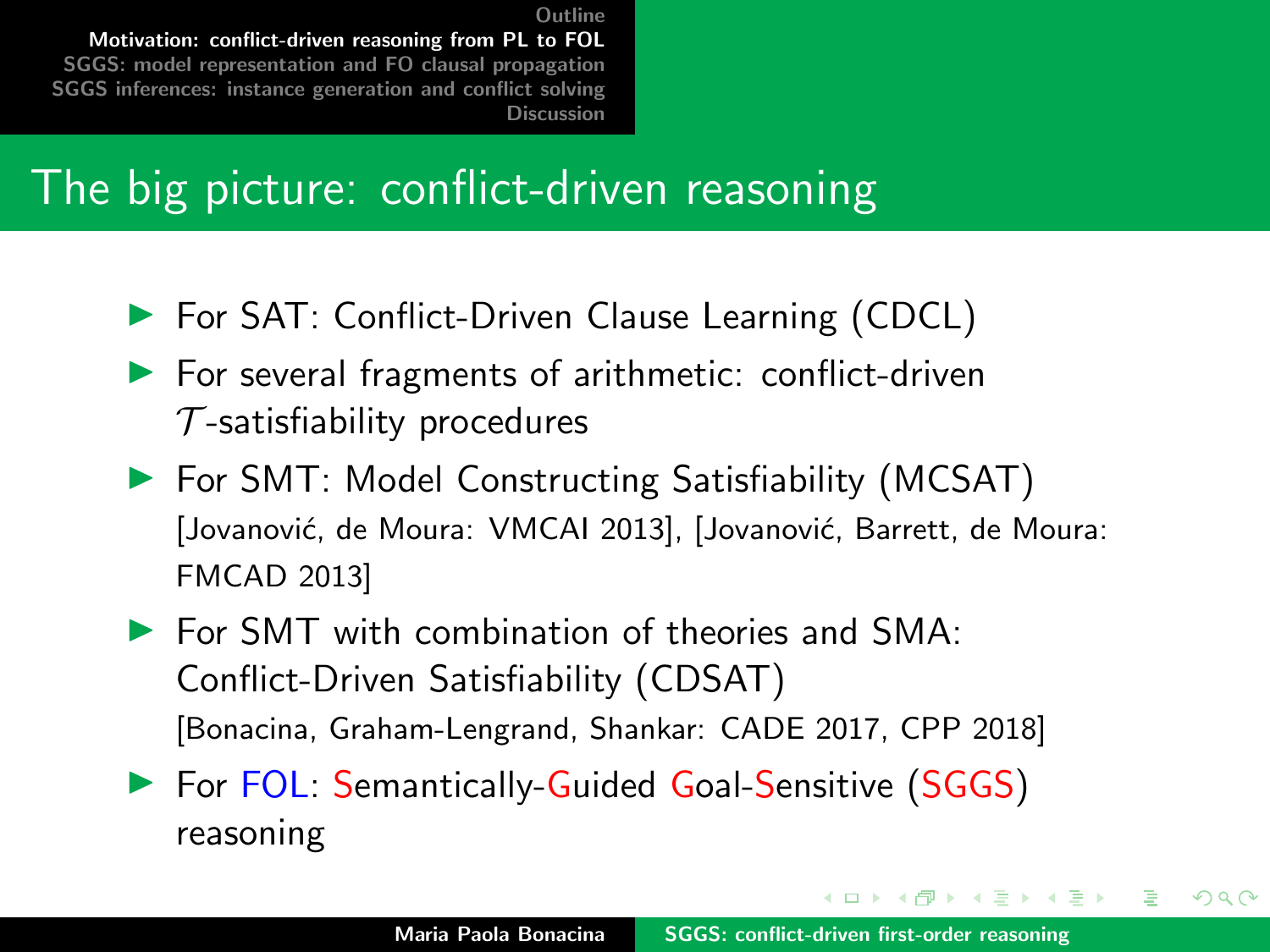<span id="page-5-0"></span>[Motivation: conflict-driven reasoning from PL to FOL](#page-2-0) [SGGS: model representation and FO clausal propagation](#page-5-0) [SGGS inferences: instance generation and conflict solving](#page-22-0) [Discussion](#page-38-0)

### Model representation in FOL

- $\blacktriangleright$  Clauses have universally quantified variables:  $\neg P(x) \vee R(x, g(x, y))$
- $\blacktriangleright$   $P(x)$  has infinitely many ground instances:  $P(a)$ ,  $P(f(a))$ ,  $P(f(f(a)))$  ...
- Infinitely many interpretations where each ground instance is either true or false
- $\triangleright$  What do we guess?! How do we get started?!
- $\blacktriangleright$  Answer: Semantic guidance

イロメ マ桐 トマ ヨ トマ ヨメ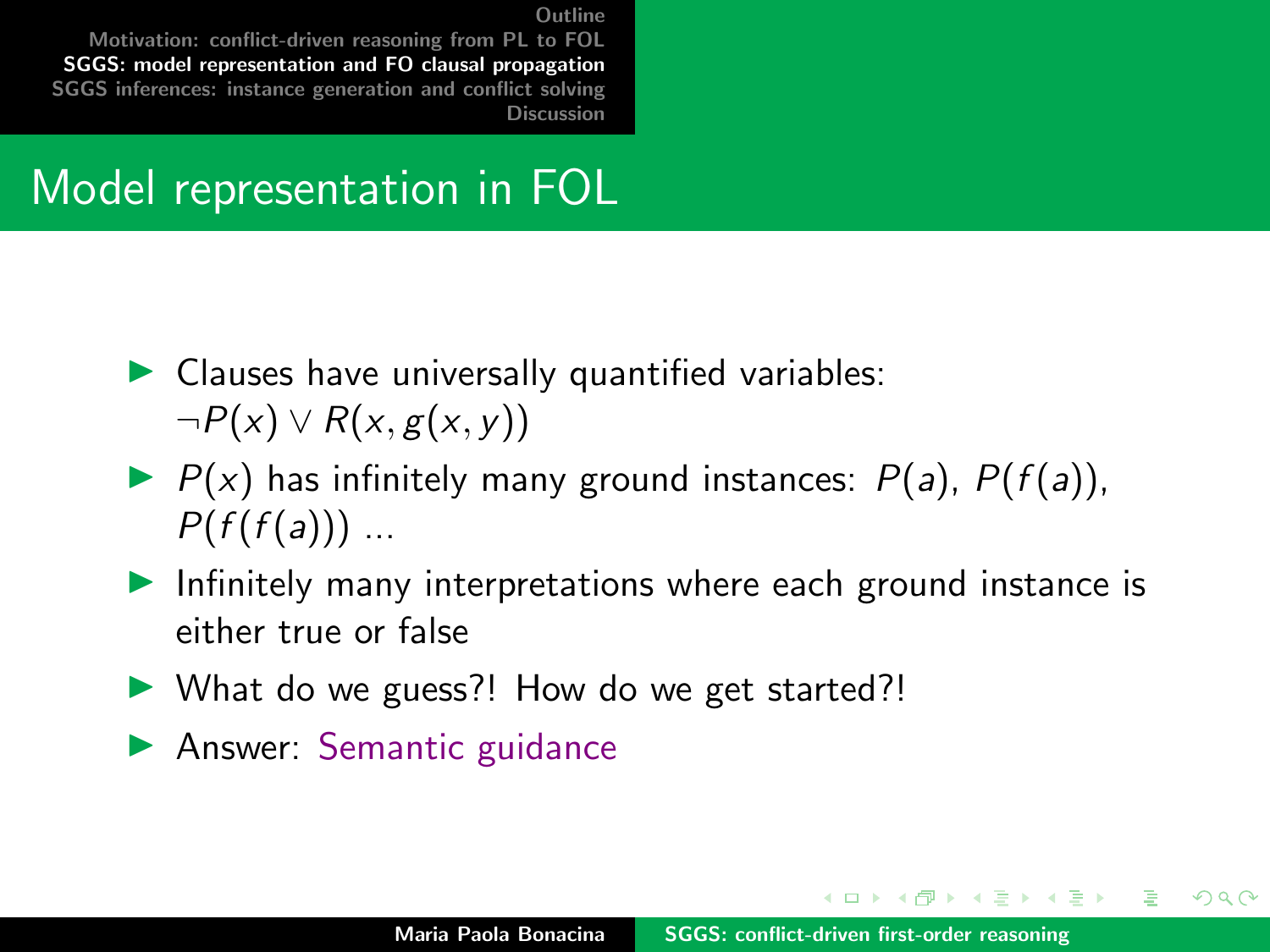[Motivation: conflict-driven reasoning from PL to FOL](#page-2-0) [SGGS: model representation and FO clausal propagation](#page-5-0) [SGGS inferences: instance generation and conflict solving](#page-22-0) [Discussion](#page-38-0)

### Semantic guidance

- $\blacktriangleright$  Take  $\mathcal I$  with all positive ground literals true
- $\triangleright$   $\mathcal{I} \models S$ : done!  $\mathcal{I} \not\models S$ : modify  $\mathcal{I}$  to satisfy S
- $\blacktriangleright$  How? Flipping literals from positive to negative
- Flipping  $P(f(x))$  flips  $P(f(a))$ ,  $P(f(f(a)))$  ... at once, but not  $P(a)$
- $\triangleright$  SGGS discovers which negative literals are needed
- Initial interpretation  $\mathcal{I}$ : starting point in the search for a model and default interpretation

イロメ イ押 トラ ミトラ ミント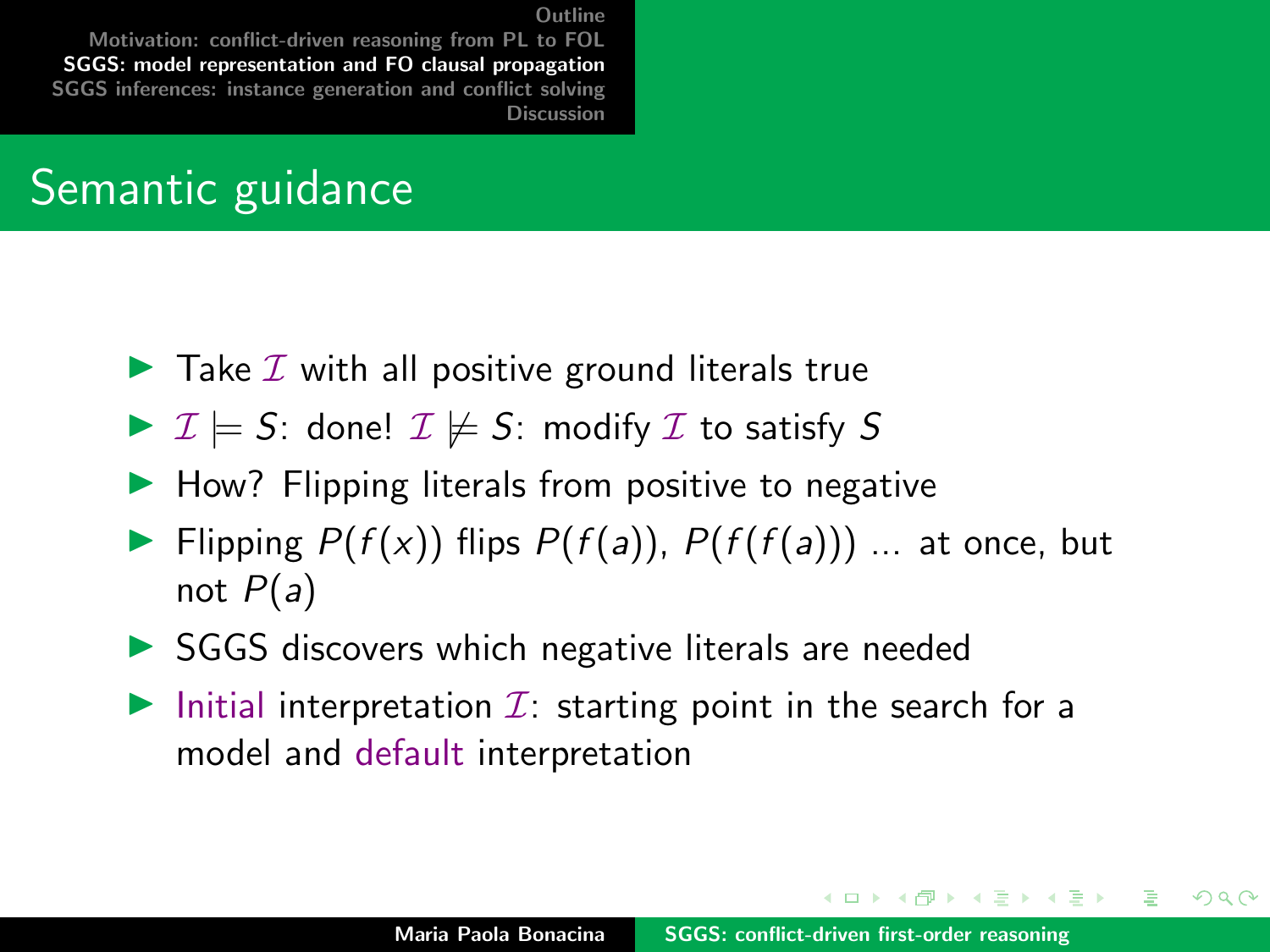[Motivation: conflict-driven reasoning from PL to FOL](#page-2-0) [SGGS: model representation and FO clausal propagation](#page-5-0) [SGGS inferences: instance generation and conflict solving](#page-22-0) **[Discussion](#page-38-0)** 

### Uniform falsity

- **Propositional logic: if P is true (e.g., it is in the trail),**  $\neg P$  is false; if P is false,  $\neg P$  is true
- First-order logic: if  $P(x)$  is true,  $\neg P(x)$  is false, but if  $P(x)$  is false, we only know that there is a ground instance  $P(t)$  such that  $P(t)$  is false and  $\neg P(t)$  is true
- $\triangleright$  Uniform falsity: Literal L is uniformly false in an interpretation  $J$  if all ground instances of L are false in  $J$
- If  $P(x)$  is true in  $\mathcal{J}$ ,  $\neg P(x)$  is uniformly false in  $\mathcal J$ If  $P(x)$  is uniformly false in  $\mathcal{J}$ ,  $\neg P(x)$  is true in  $\mathcal{J}$

イロメ イ押 トラ ミトラ ミント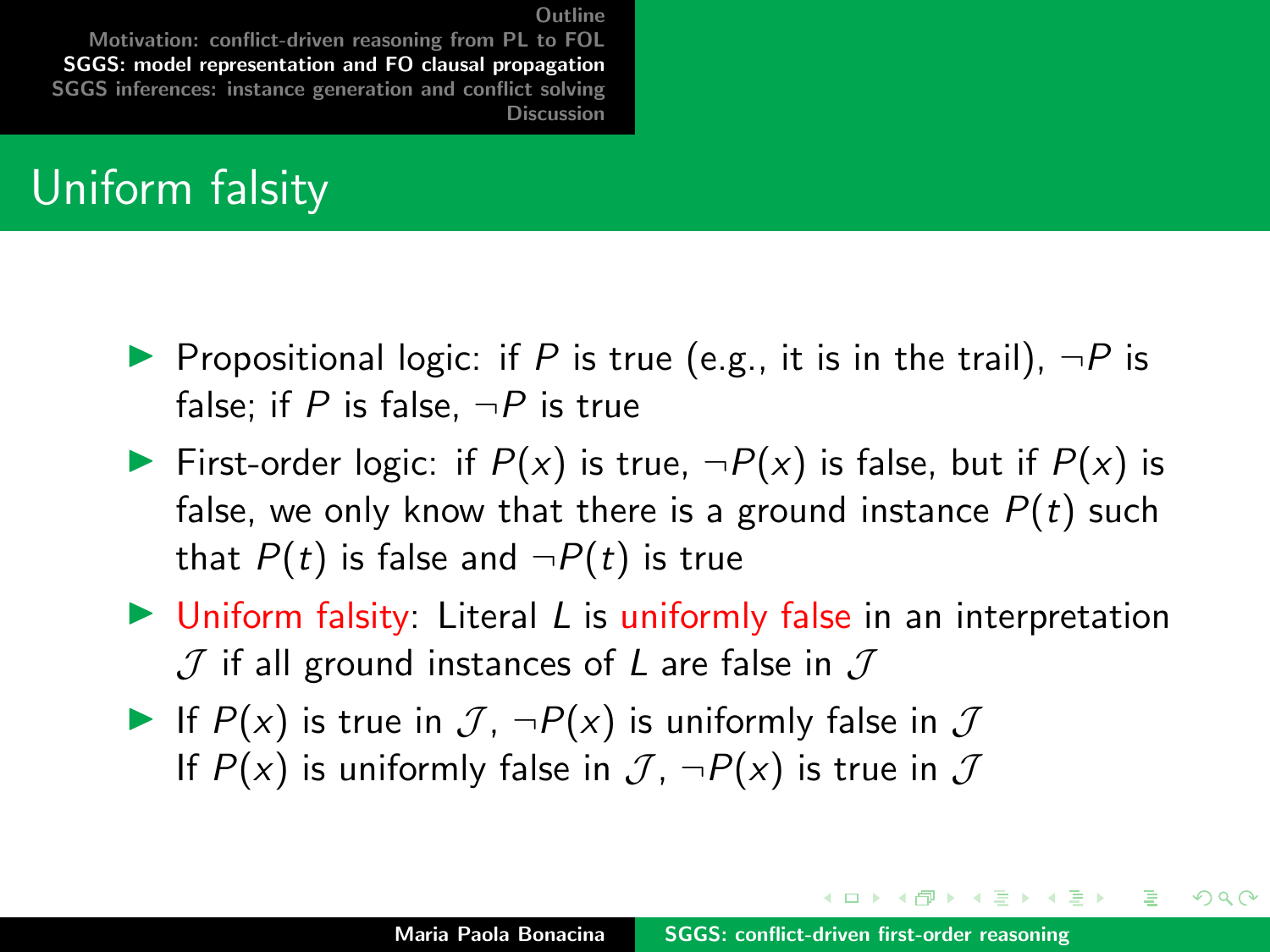[Motivation: conflict-driven reasoning from PL to FOL](#page-2-0) [SGGS: model representation and FO clausal propagation](#page-5-0) [SGGS inferences: instance generation and conflict solving](#page-22-0) [Discussion](#page-38-0)

### Truth and uniform falsity in the initial interpretation

- $\triangleright$  *T*-true: true in *T*.
- $\triangleright$  *I*-false: uniformly false in *I*
- If L is  $\mathcal{I}\text{-true}$ ,  $\neg L$  is  $\mathcal{I}\text{-false}$ if L is  $\mathcal{I}\text{-false}$ ,  $\neg L$  is  $\mathcal{I}\text{-true}$
- $\triangleright$  I all negative: negative literals are I-true, positive literals are  $\mathcal I$ -false
- $\triangleright$  I all positive: positive literals are I-true, negative literals are  $\mathcal I$ -false

 $\mathcal{A}$  and  $\mathcal{A}$  . The set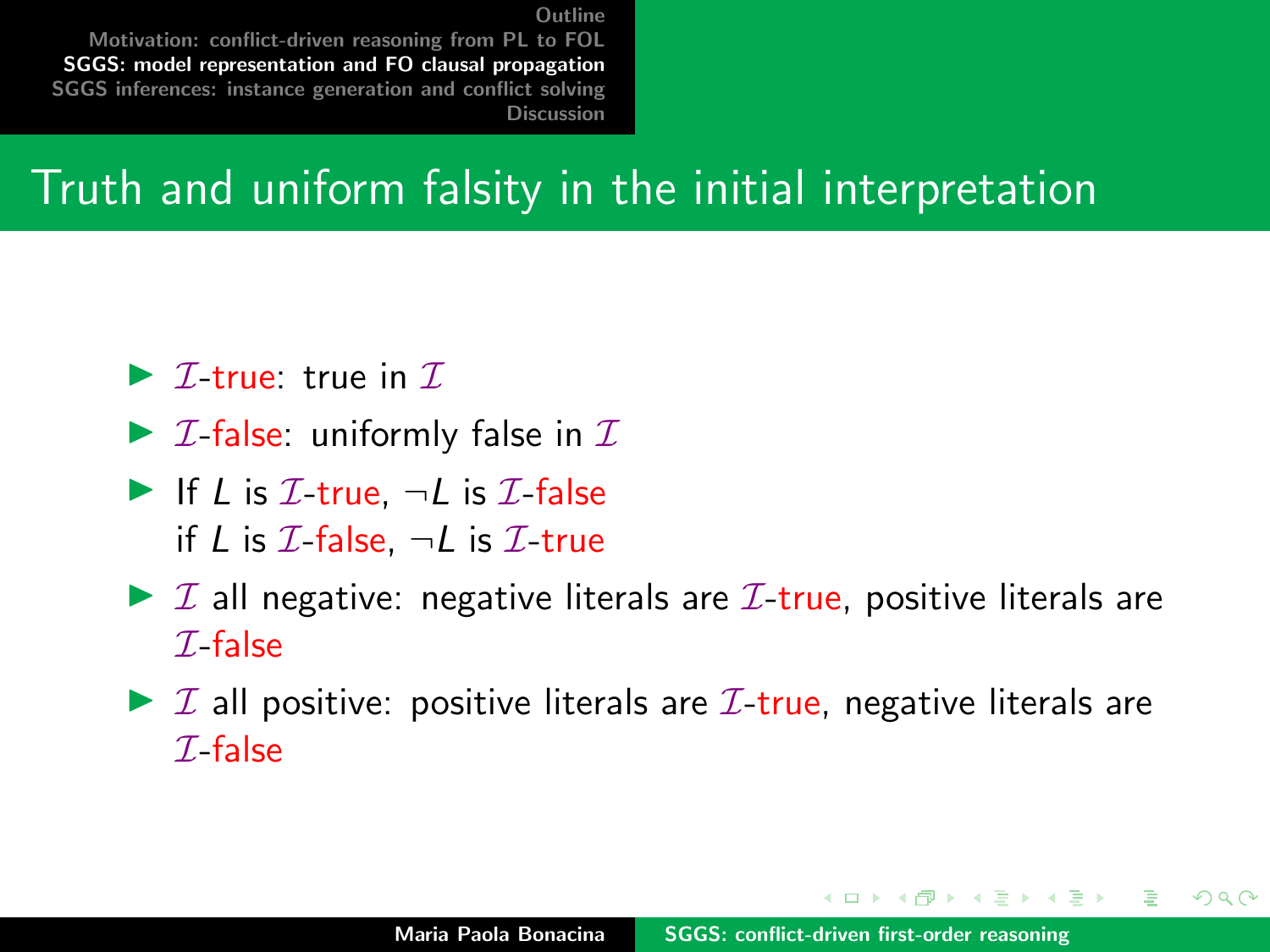[Motivation: conflict-driven reasoning from PL to FOL](#page-2-0) [SGGS: model representation and FO clausal propagation](#page-5-0) [SGGS inferences: instance generation and conflict solving](#page-22-0) [Discussion](#page-38-0)

### SGGS clause sequence

- $\blacktriangleright$   $\Gamma$ : sequence of clauses Every literal in  $\Gamma$  is either  $\mathcal I$ -true or  $\mathcal I$ -false (invariant)
- $\triangleright$  SGGS-derivation:  $\Gamma_0 \vdash \Gamma_1 \vdash \ldots \Gamma_i \vdash \Gamma_{i+1} \vdash \ldots$
- In every clause in  $\Gamma$  a literal is selected:  $C = L_1 \vee L_2 \vee \ldots \vee L \vee \ldots \vee L_n$  denoted  $C[L]$
- $\triangleright$  *I*-false literals are preferred for selection (to change *I*)
- An  $I$ -true literal is selected only in a clause whose literals are all  $\mathcal{I}\text{-true}$ :  $\mathcal{I}\text{-all-true}$  clause

イロメ イ押 トラ ミトラ ミント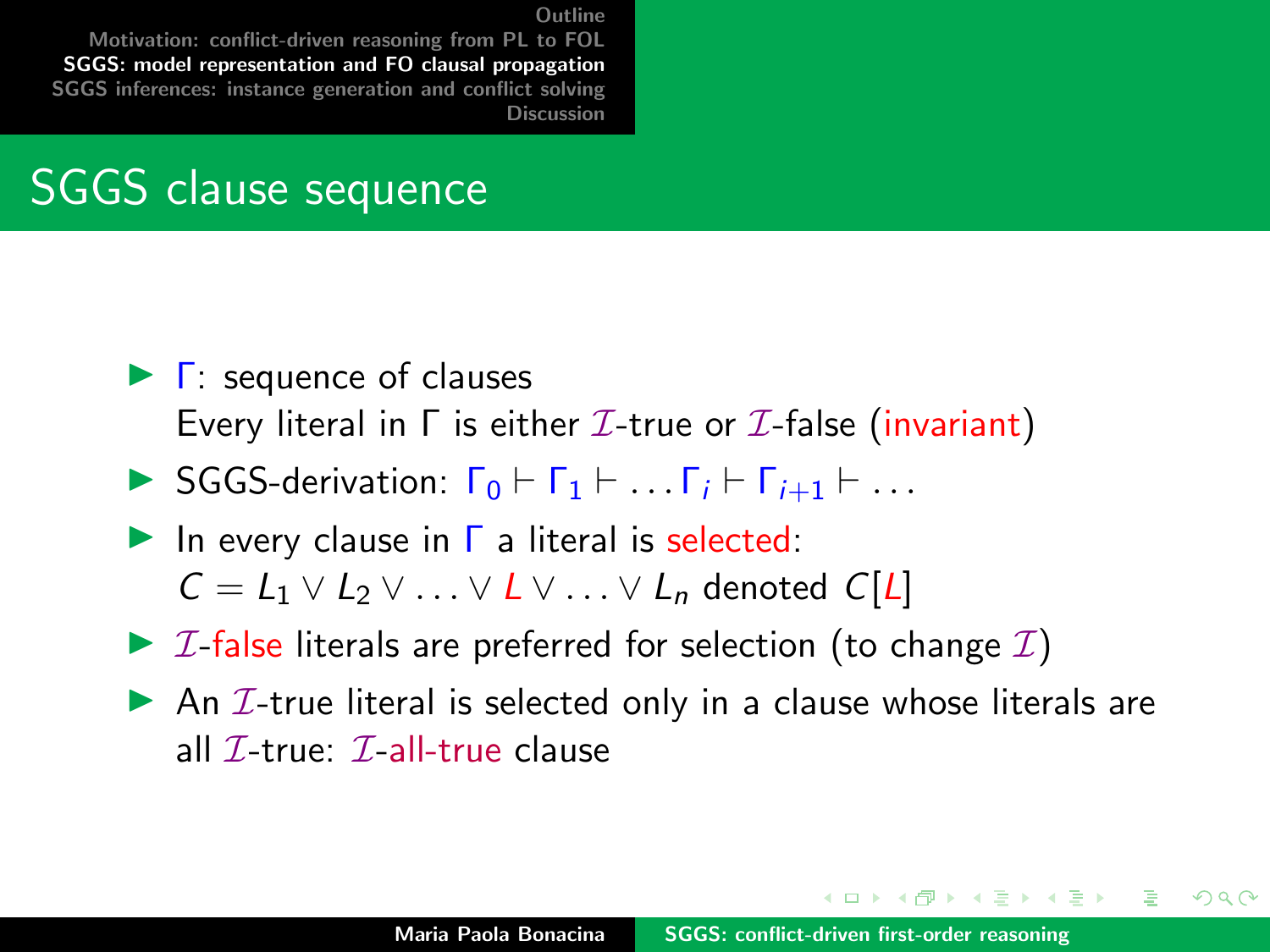[Motivation: conflict-driven reasoning from PL to FOL](#page-2-0) [SGGS: model representation and FO clausal propagation](#page-5-0) [SGGS inferences: instance generation and conflict solving](#page-22-0) [Discussion](#page-38-0)



- $\blacktriangleright$  *I*: all negative
- $\blacktriangleright$  A sequence of unit clauses:  $[P(a, x)], [P(b, y)], [\neg P(z, z)], [P(u, v)]$
- $\blacktriangleright$  A sequence of non-unit clauses:  $[P(x)], \neg P(f(y)) \vee [Q(y)], \neg P(f(z)) \vee \neg Q(g(z)) \vee [R(f(z), g(z))]$
- $\blacktriangleright$  A sequence of constrained clauses:  $[P(x)]$ , top(y)  $\neq g \triangleright [Q(y)]$ ,  $z \not\equiv c \triangleright [Q(g(z))]$

す例 トラ ミトラ ミト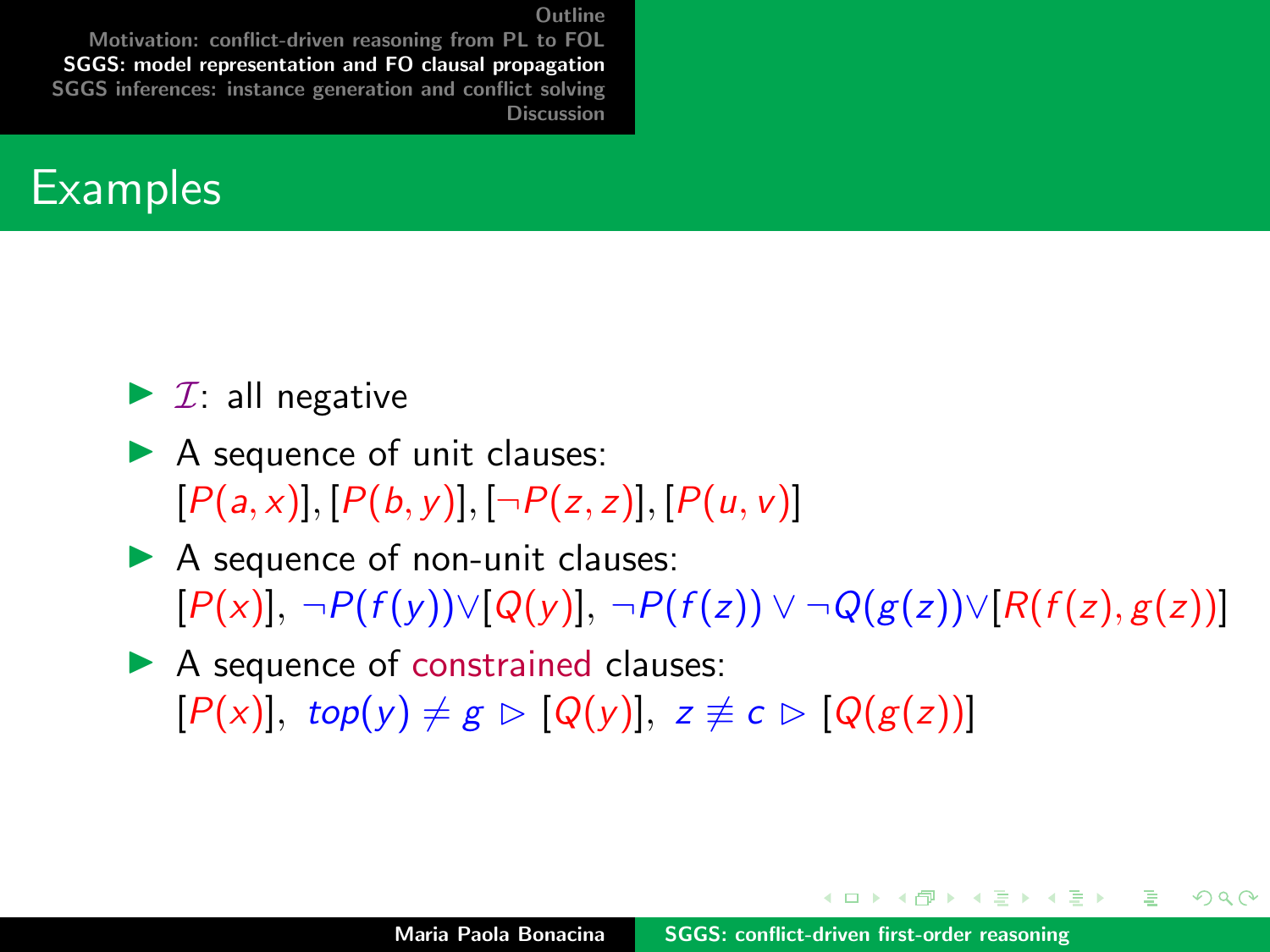[Motivation: conflict-driven reasoning from PL to FOL](#page-2-0) [SGGS: model representation and FO clausal propagation](#page-5-0) [SGGS inferences: instance generation and conflict solving](#page-22-0) [Discussion](#page-38-0)

#### Candidate partial model represented by Γ

- Get a partial model  $\mathcal{I}^p(\Gamma)$  by consulting  $\Gamma$  from left to right
- Have each clause  $C_k[L_k]$  contribute the ground instances of  $L_k$  that satisfy ground instances of  $C_k$  not satisfied thus far
- $\triangleright$  Such ground instances are called proper
- Eiteral selection in SGGS corresponds to decision in CDCL

 $\mathcal{A}$  and  $\mathcal{A}$  in  $\mathcal{A}$  in  $\mathcal{A}$  in  $\mathcal{A}$  in  $\mathcal{A}$ 

∽≏ດ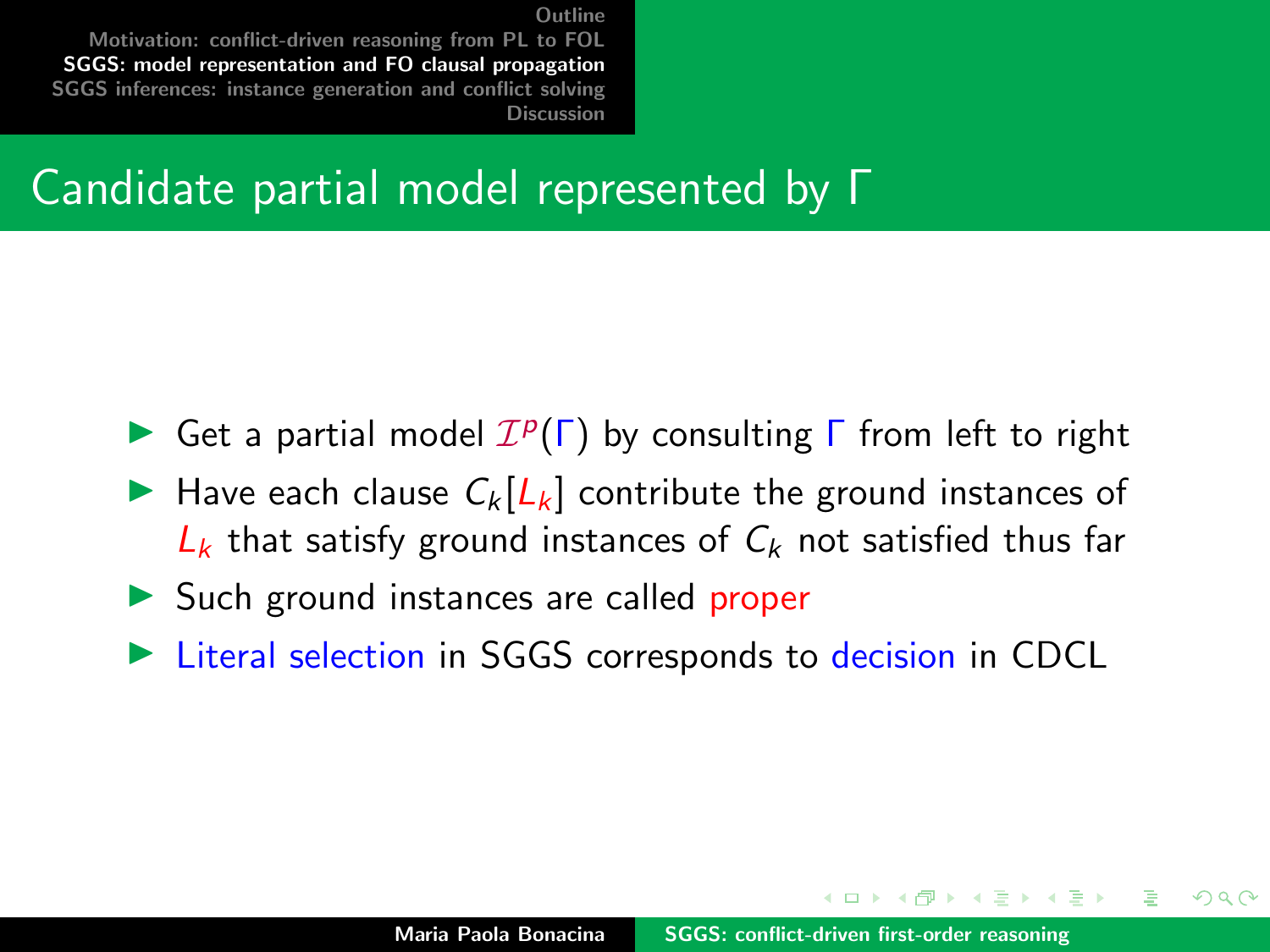[Motivation: conflict-driven reasoning from PL to FOL](#page-2-0) [SGGS: model representation and FO clausal propagation](#page-5-0) [SGGS inferences: instance generation and conflict solving](#page-22-0) [Discussion](#page-38-0)

#### Candidate partial model represented by Γ

- If  $\Gamma$  is empty,  $\mathcal{I}^p(\Gamma)$  is empty
- $\blacktriangleright$   $\Gamma|_{k-1}$ : prefix of length  $k-1$
- If  $\Gamma = C_1[L_1], \ldots, C_k[L_k]$ , and  $\mathcal{I}^p(\Gamma_{k-1})$  is the partial model represented by  $C_1[L_1], \ldots, C_{k-1}[L_{k-1}],$  then  $\mathcal{I}^p(\Gamma)$  is  ${\mathcal I}^p(\Gamma|_{k-1})$  plus the ground instances  $\dot L_k\sigma$  such that

$$
\blacktriangleright \ \ C_k \sigma \ \text{is ground}
$$

$$
\blacktriangleright \mathcal{I}^p(\Gamma|_{k-1}) \not\models C_k \sigma
$$

 $\blacktriangleright \neg L_k \sigma \notin \mathcal{I}^p(\Gamma|_{k-1})$ 

 $L_k \sigma$  is a proper ground instance

 $A \cap B$   $A \cap B$   $B \cap A$   $B$ 

∽≏ດ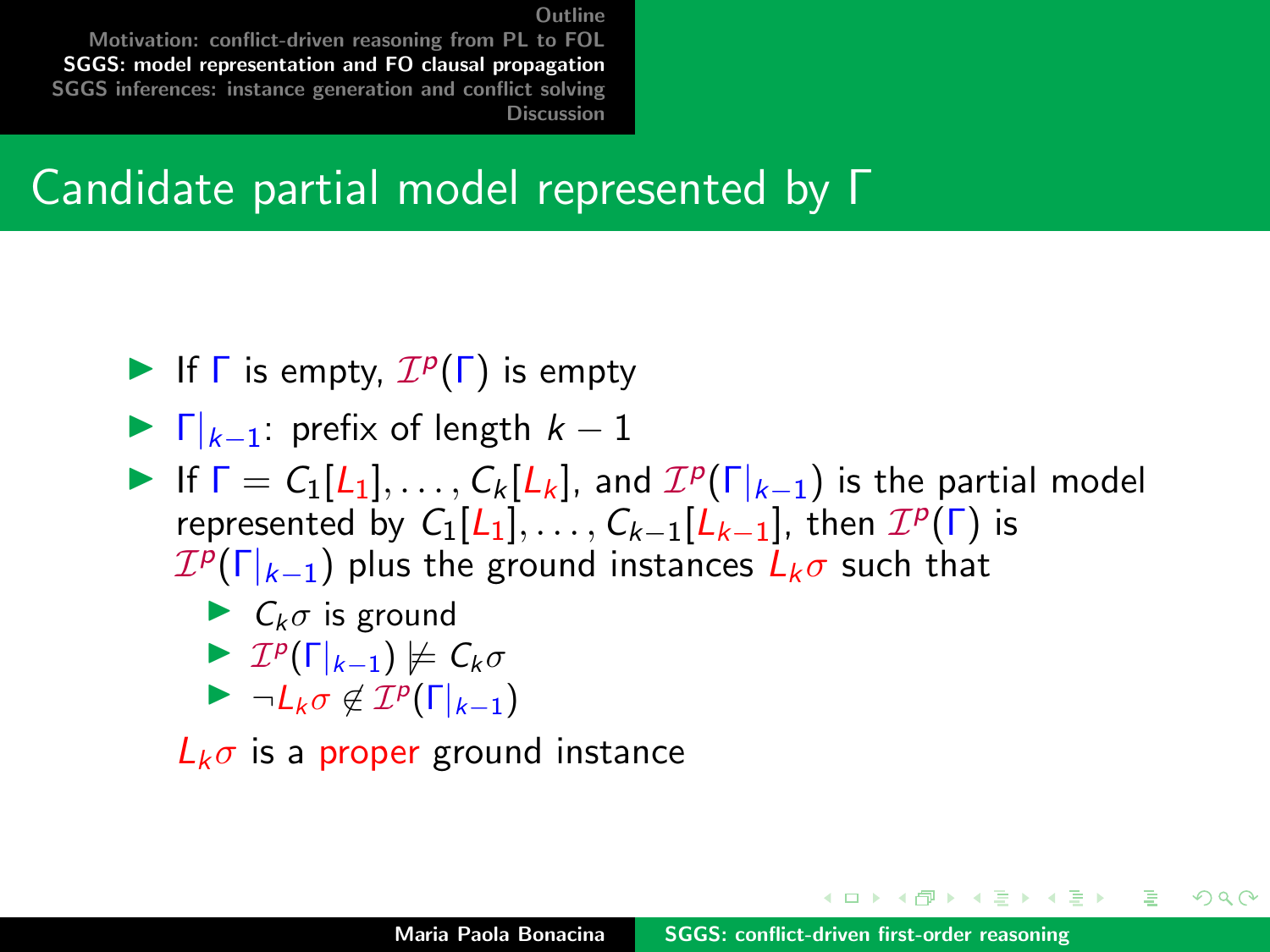[Motivation: conflict-driven reasoning from PL to FOL](#page-2-0) [SGGS: model representation and FO clausal propagation](#page-5-0) [SGGS inferences: instance generation and conflict solving](#page-22-0) [Discussion](#page-38-0)

#### Example

- Sequence  $\Gamma: [P(a,x)], [P(b,y)], [\neg P(z,z)], [P(u,v)]$
- Partial model  $\mathcal{I}^p(\Gamma)$ :  $\mathcal{I}^p(\Gamma) \models P(a,t)$  for all ground terms  $t$  $\mathcal{I}^p(\Gamma) \models P(b,t)$  for all ground terms  $t$  $\mathcal{I}^p(\Gamma) \models \neg P(t,t)$  for  $t$  other than  $a$  and  $b$  $\mathcal{I}^p(\Gamma) \models P(s,t)$  for all distinct ground terms s and t

イロメ イ押 トラ ミトラ ミント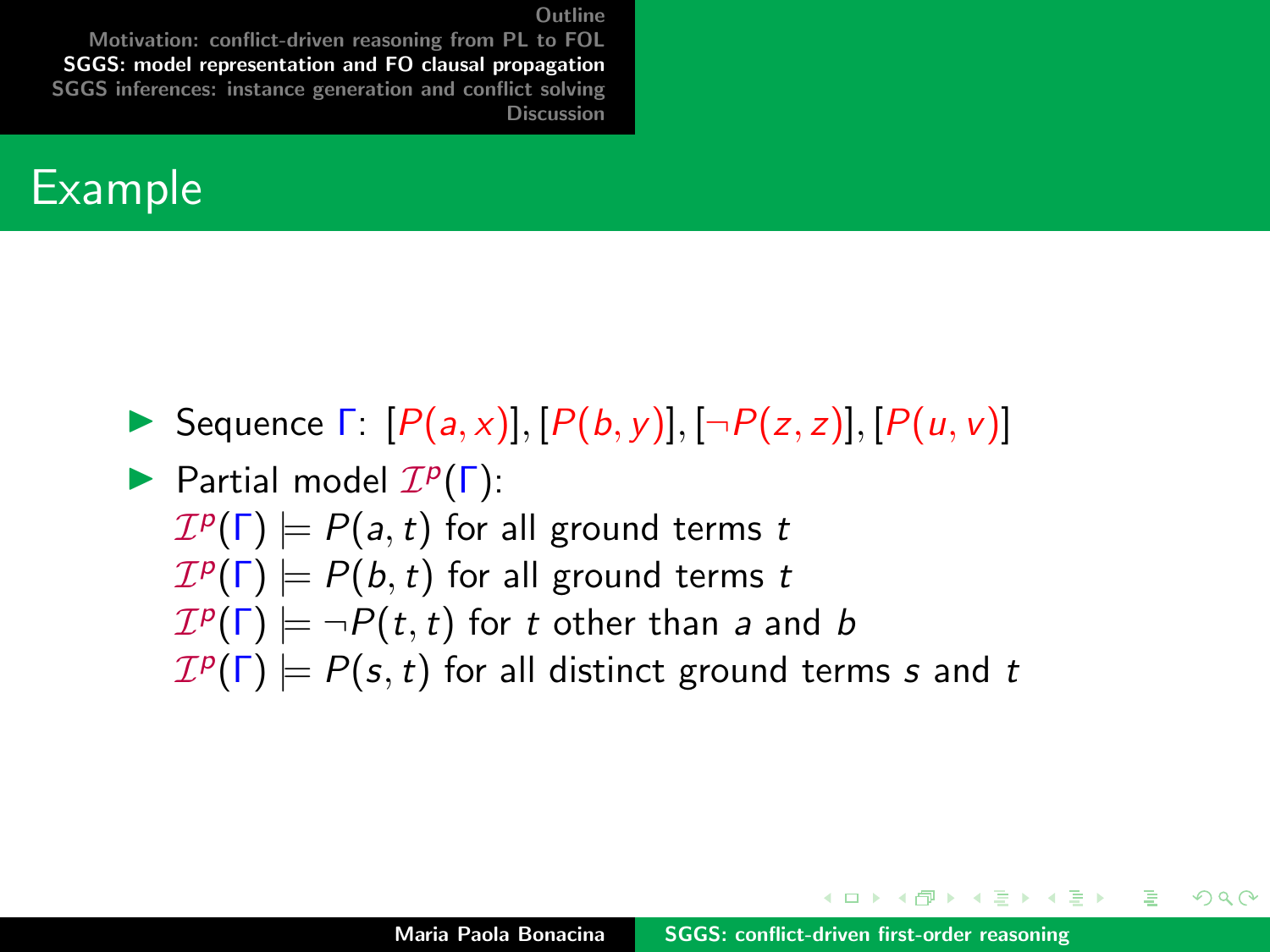[Motivation: conflict-driven reasoning from PL to FOL](#page-2-0) [SGGS: model representation and FO clausal propagation](#page-5-0) [SGGS inferences: instance generation and conflict solving](#page-22-0) [Discussion](#page-38-0)

#### Candidate model represented by Γ

Consult first  $\mathcal{I}^p(\Gamma)$  then  $\mathcal{I}$ :

- $\blacktriangleright$  Ground literal  $\ell$
- **Determine whether**  $\mathcal{I}[\Gamma] \models L$ :
	- If  $\mathcal{I}^p(\Gamma)$  determines the truth value of L:
		- $\mathcal{I}[\mathsf{\Gamma}]\models \mathsf{\mathsf{L}}$  iff  $\mathcal{I}^p(\mathsf{\Gamma})\models \mathsf{\mathsf{L}}$
	- $\triangleright$  Otherwise:  $\mathcal{I}[\Gamma] \models L$  iff  $\mathcal{I} \models L$
- $\triangleright$  I[Γ] is I modified to satisfy the clauses in Γ by satisfying the proper ground instances of their selected literals
- $\triangleright$  *T*-false selected literals makes the difference

イロメ マ桐 トマ ヨ トマ ヨメ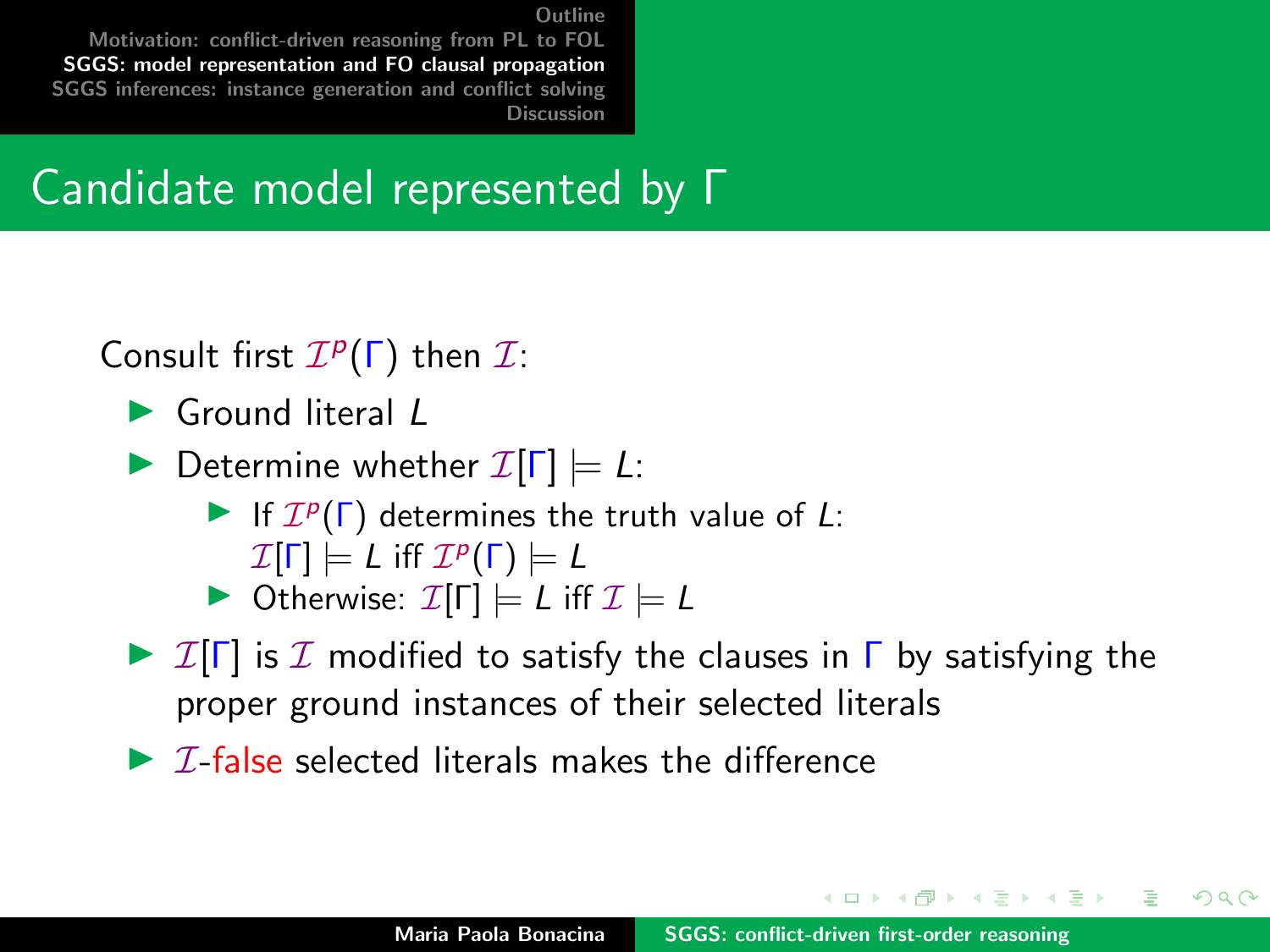[Motivation: conflict-driven reasoning from PL to FOL](#page-2-0) [SGGS: model representation and FO clausal propagation](#page-5-0) [SGGS inferences: instance generation and conflict solving](#page-22-0) [Discussion](#page-38-0)

## Example (continued)

- $\blacktriangleright$  *I*: all negative
- Sequence  $\Gamma: [P(a,x)], [P(b,y)], [\neg P(z,z)], [P(u,v)]$

Represented model  $\mathcal{I}[\Gamma]$ :  $\mathcal{I}[\Gamma] \models P(a,t)$  for all ground terms t  $\mathcal{I}[\Gamma] \models P(b, t)$  for all ground terms t  $\mathcal{I}[\Gamma] \models \neg P(t, t)$  for t other than a and b  $\mathcal{I}[\Gamma] \models P(s, t)$  for all distinct ground terms s and t  $\mathcal{I}[\Gamma] \not\models L$  for all other positive literals L

イロメ マ桐 トマ ヨ トマ ヨメ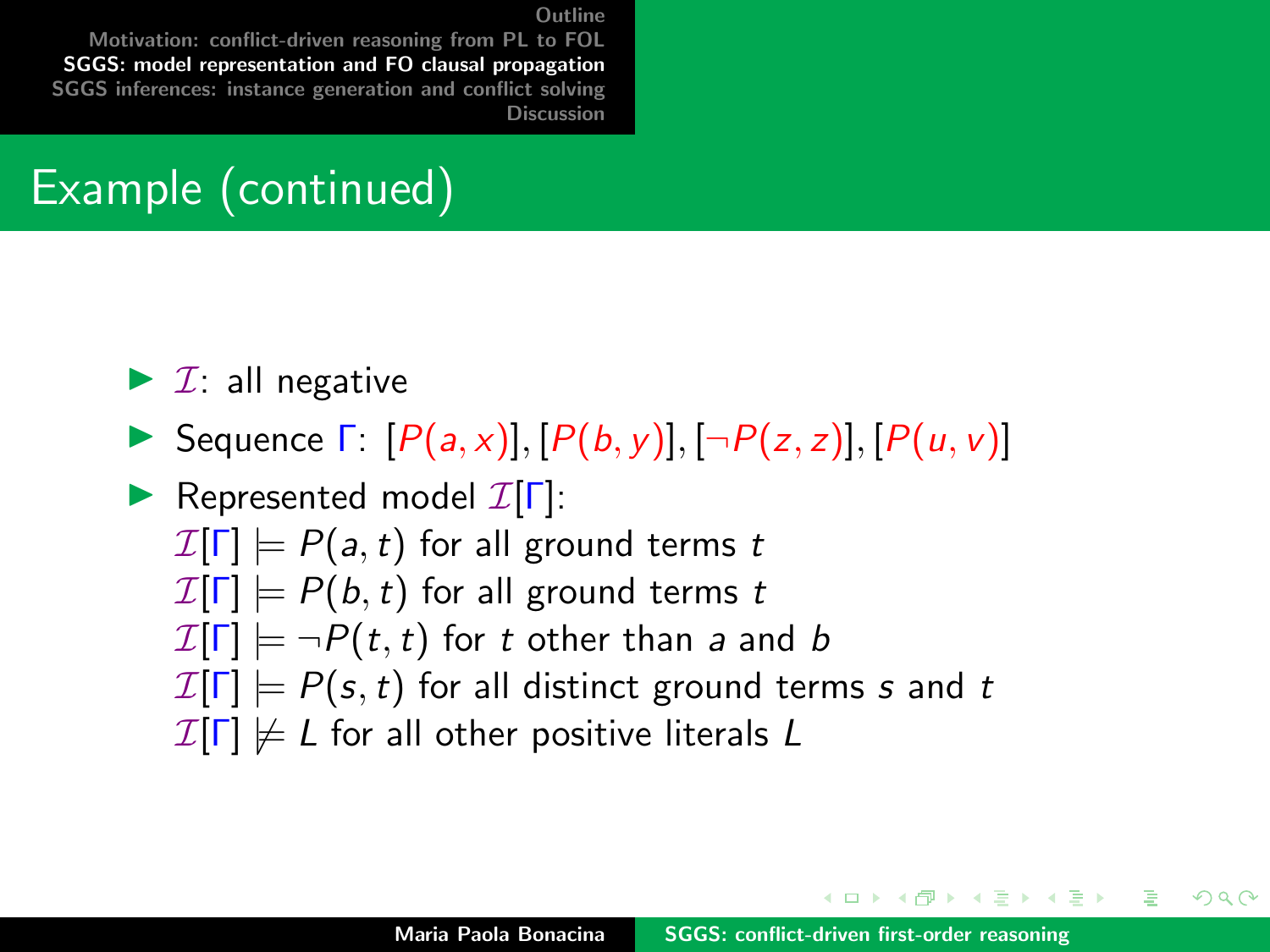[Motivation: conflict-driven reasoning from PL to FOL](#page-2-0) [SGGS: model representation and FO clausal propagation](#page-5-0) [SGGS inferences: instance generation and conflict solving](#page-22-0) [Discussion](#page-38-0)

### Disjoint prefix

#### The disjoint prefix  $dp(\Gamma)$  of  $\Gamma$  is

- $\triangleright$  The longest prefix of  $\Gamma$  where every selected literal contributes to  $\mathcal{I}[\Gamma]$  all its ground instances
- $\blacktriangleright$  That is, where all ground instances are proper
- $\triangleright$  No two selected literals in the disjoint prefix intersect
- Intuitively, a polished portion of  $\Gamma$

イロメ イ押 トラ ミトラ ミント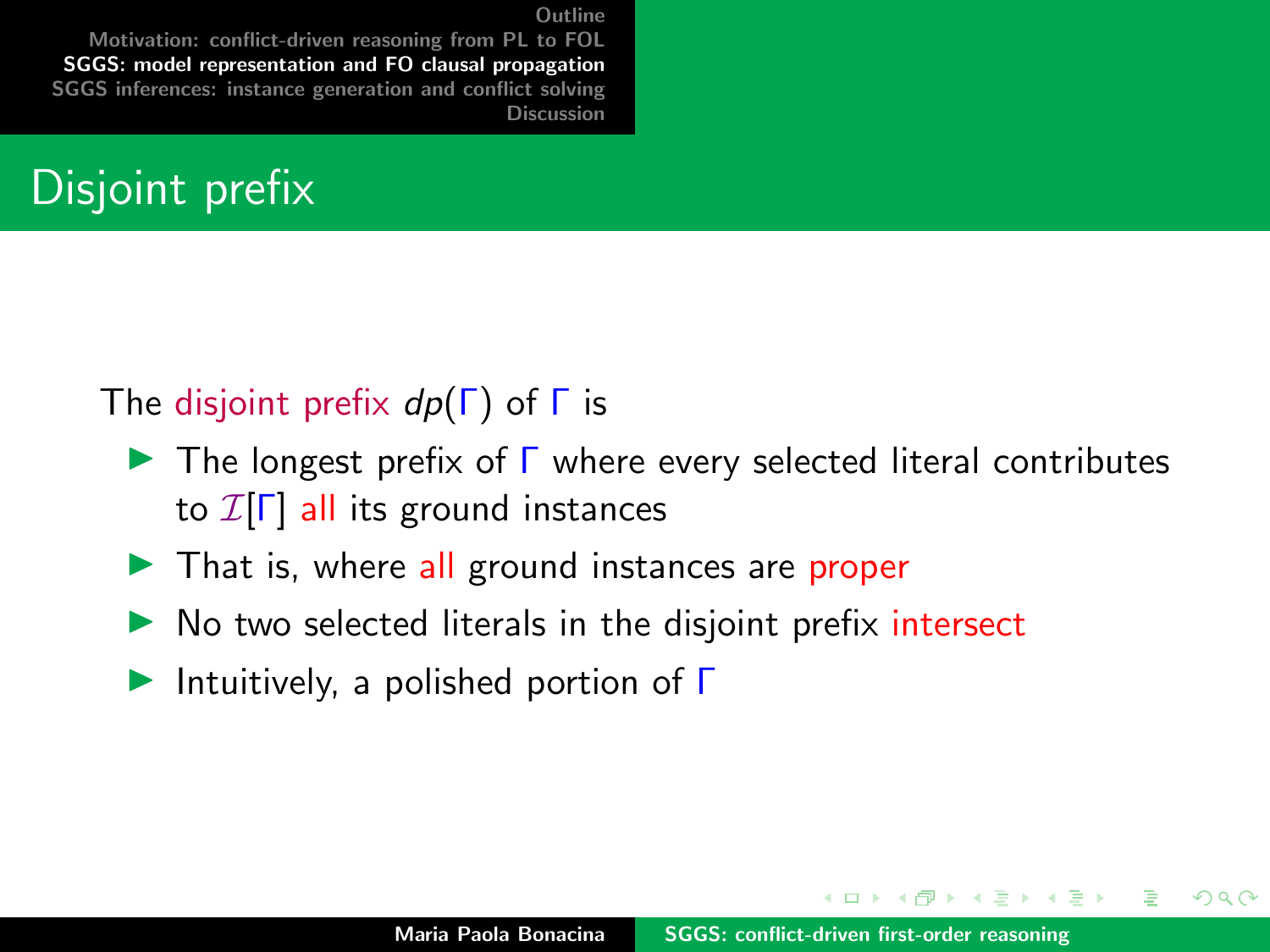[Motivation: conflict-driven reasoning from PL to FOL](#page-2-0) [SGGS: model representation and FO clausal propagation](#page-5-0) [SGGS inferences: instance generation and conflict solving](#page-22-0) [Discussion](#page-38-0)

#### **Examples**

 $[P(a, x)], [P(b, y)], [\neg P(z, z)], [P(u, v)].$ the disjoint prefix is  $[P(a, x)], [P(b, y)]$ 

 $[P(x)], \neg P(f(y)) \vee [Q(y)], \neg P(f(z)) \vee \neg Q(g(z)) \vee [R(f(z), g(z))].$ the disjoint prefix is the whole sequence

 $[P(x)]$ , top(y)  $\neq g \triangleright [Q(y)]$ ,  $z \not\equiv c \triangleright [Q(g(z))]$ : the disjoint prefix is the whole sequence

マランマ ミンマ ミン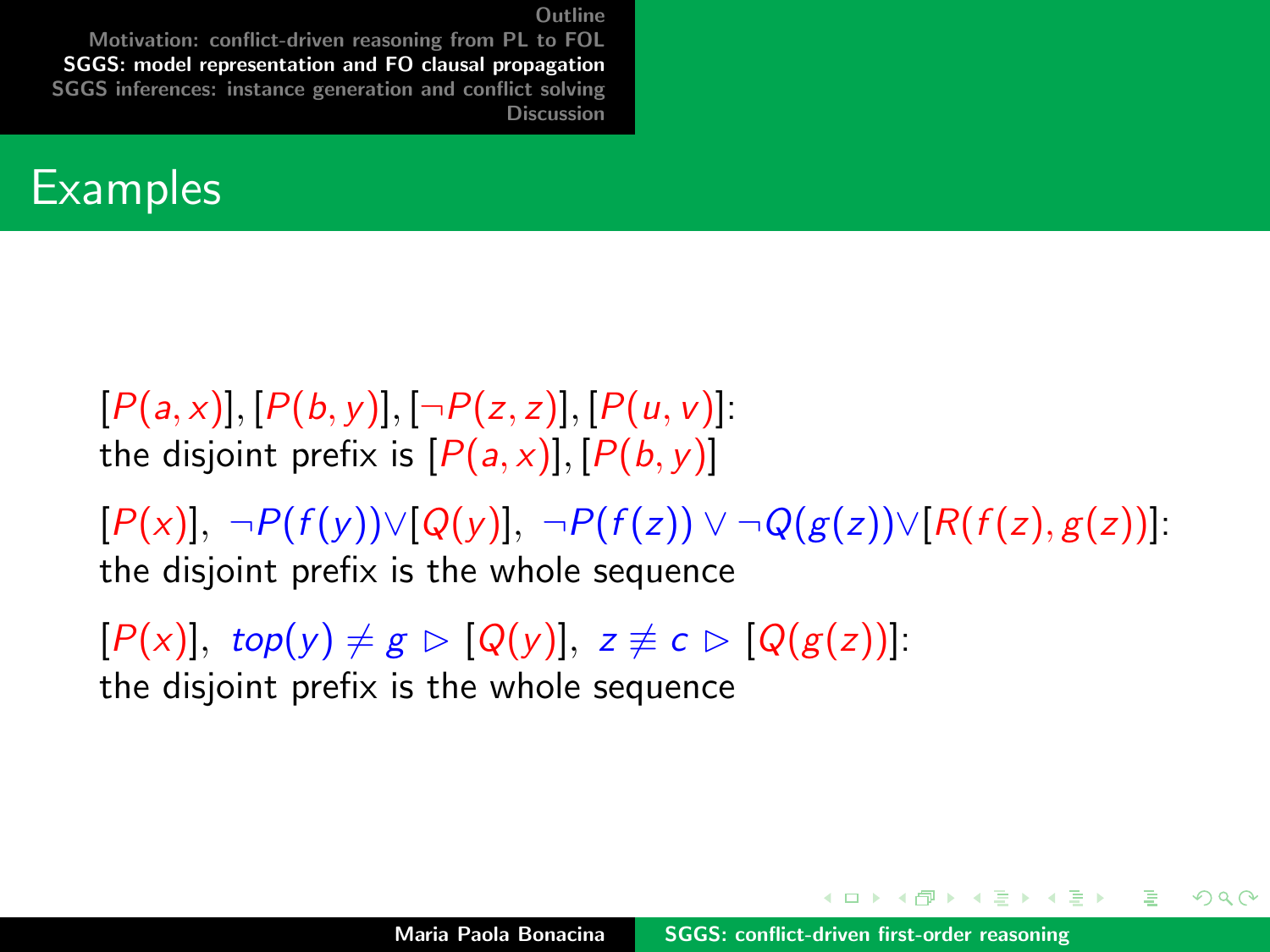[Motivation: conflict-driven reasoning from PL to FOL](#page-2-0) [SGGS: model representation and FO clausal propagation](#page-5-0) [SGGS inferences: instance generation and conflict solving](#page-22-0) [Discussion](#page-38-0)

#### First-order clausal propagation

- **In** Consider literal M selected in clause  $C_j$  in  $\Gamma$ , and literal L in  $C_i, i > j$ :  $\ldots, \ldots \vee \ldots [M] \ldots \vee \ldots, \ldots, \ldots \vee \ldots L \ldots \vee \ldots \ldots$ If all ground instances of  *appear negated among the proper* ground instances of M, L is uniformly false in  $\mathcal{I}[\Gamma]$
- $\triangleright$  L depends on M, like  $\neg L$  depends on L in propositional clausal propagation when L is in the trail
- Since every literal in  $\Gamma$  is either  $\mathcal I$ -true or  $\mathcal I$ -false, M will be one and L the other

イロメ イ押 トラ ミトラ ミント

∽≏ດ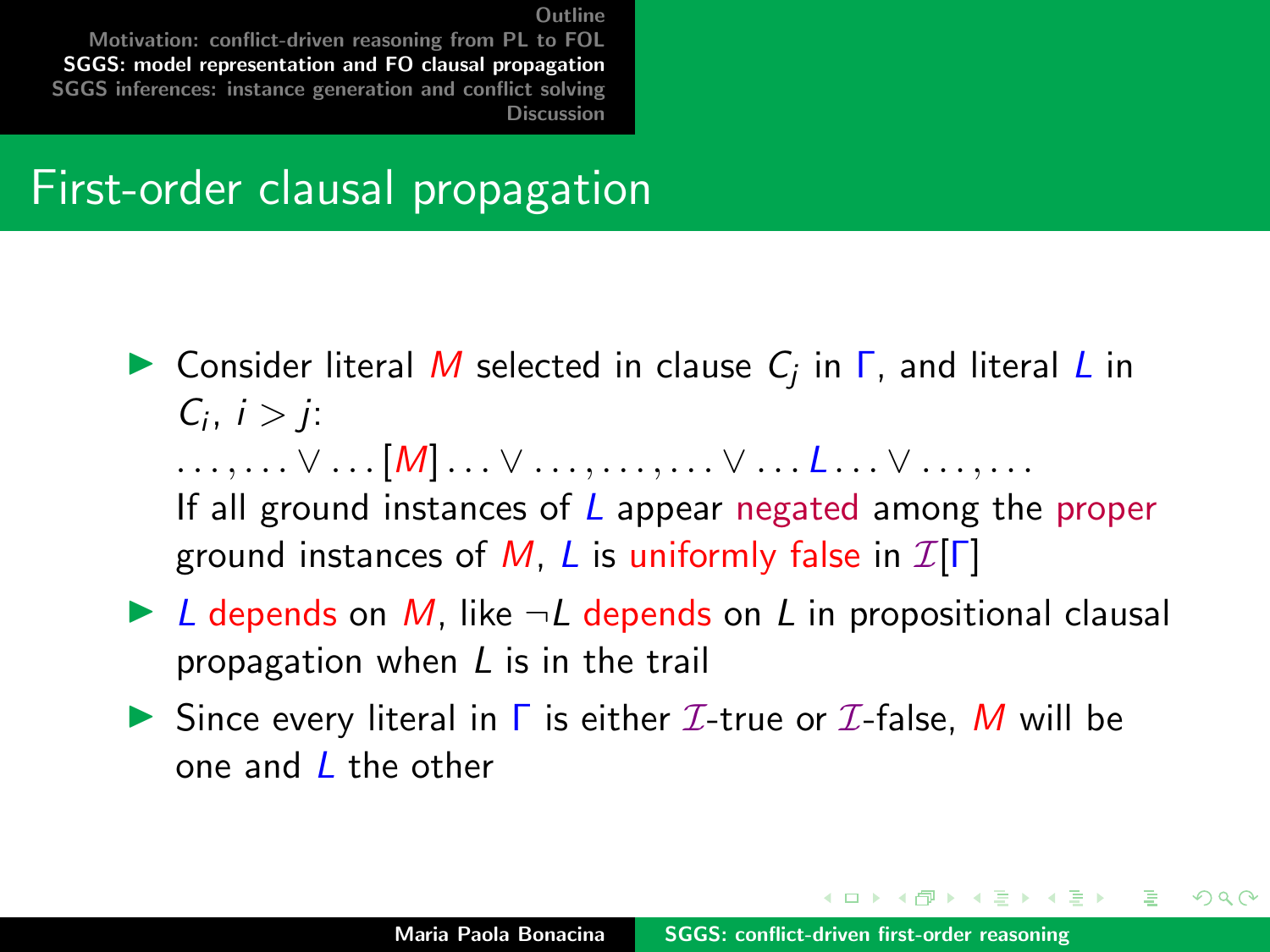[Motivation: conflict-driven reasoning from PL to FOL](#page-2-0) [SGGS: model representation and FO clausal propagation](#page-5-0) [SGGS inferences: instance generation and conflict solving](#page-22-0) [Discussion](#page-38-0)



 $\blacktriangleright$  *I*: all negative

- **► Sequence Γ:**  $[P(x)], \neg P(f(y)) \vee [Q(y)], \neg P(f(z)) \vee \neg Q(g(z)) \vee [R(f(z), g(z))]$
- $\blacktriangleright \neg P(f(y))$  depends on  $[P(x)]$
- $\blacktriangleright \neg P(f(z))$  depends on  $[P(x)]$
- $\blacktriangleright \neg Q(g(z))$  depends on  $[Q(y)]$

す例 トラ ミトラ ミト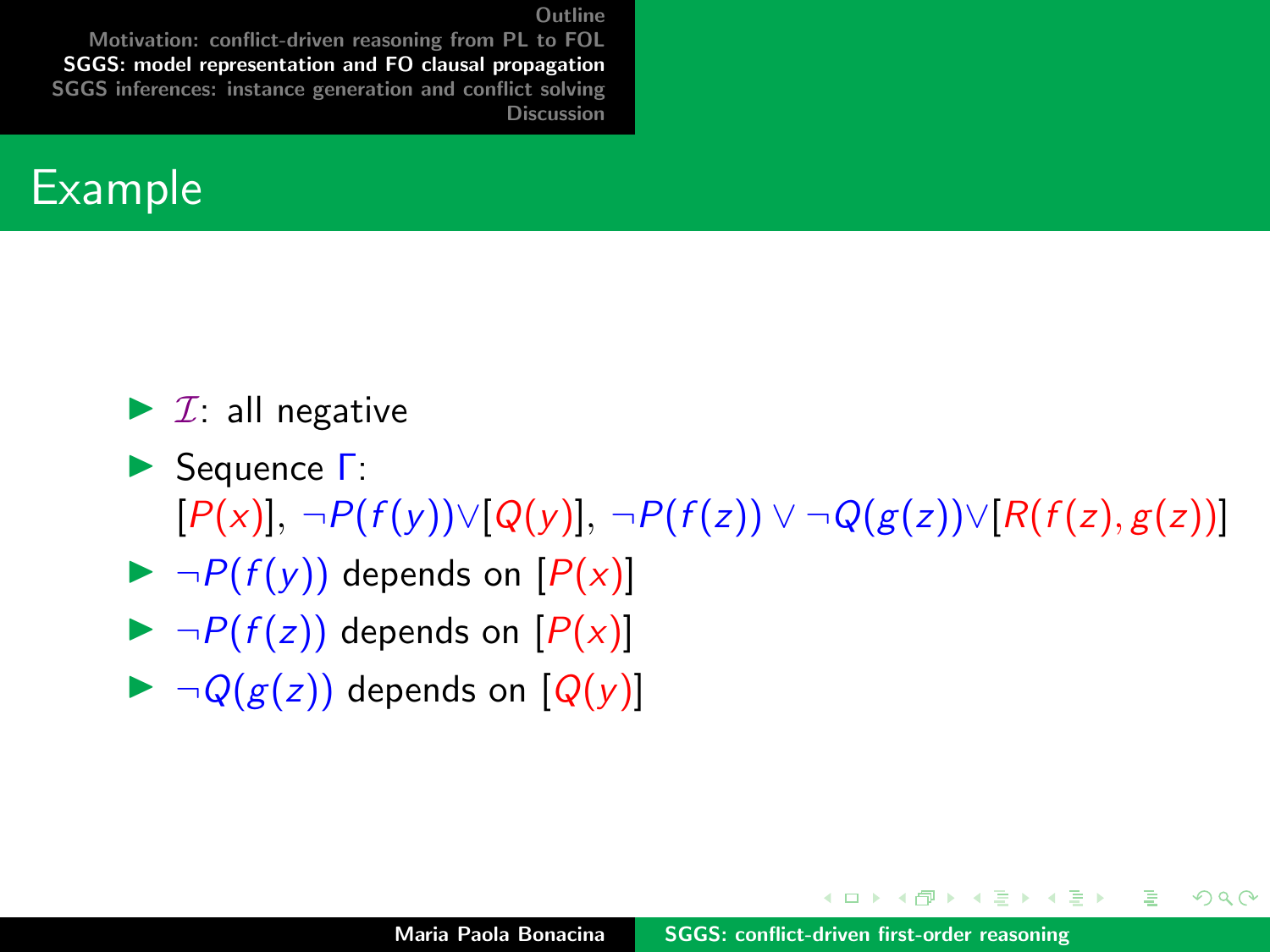[Motivation: conflict-driven reasoning from PL to FOL](#page-2-0) [SGGS: model representation and FO clausal propagation](#page-5-0) [SGGS inferences: instance generation and conflict solving](#page-22-0) [Discussion](#page-38-0)

#### First-order clausal propagation

#### $\blacktriangleright$  Conflict clause:

 $L_1 \vee L_2 \vee \ldots \vee L_n$ 

all literals are uniformly false in  $\mathcal{I}[\Gamma]$ 

#### $\blacktriangleright$  Unit clause:

 $C = L_1 \vee L_2 \vee \ldots \vee L_i \vee \ldots \vee L_n$ 

all literals but one  $(L_i)$  are uniformly false in  $\mathcal{I}[\Gamma]$ 

Implied literal:  $L_j$  with  $C[L_j]$  as justification

 $4.59 \times 4.72 \times 4.$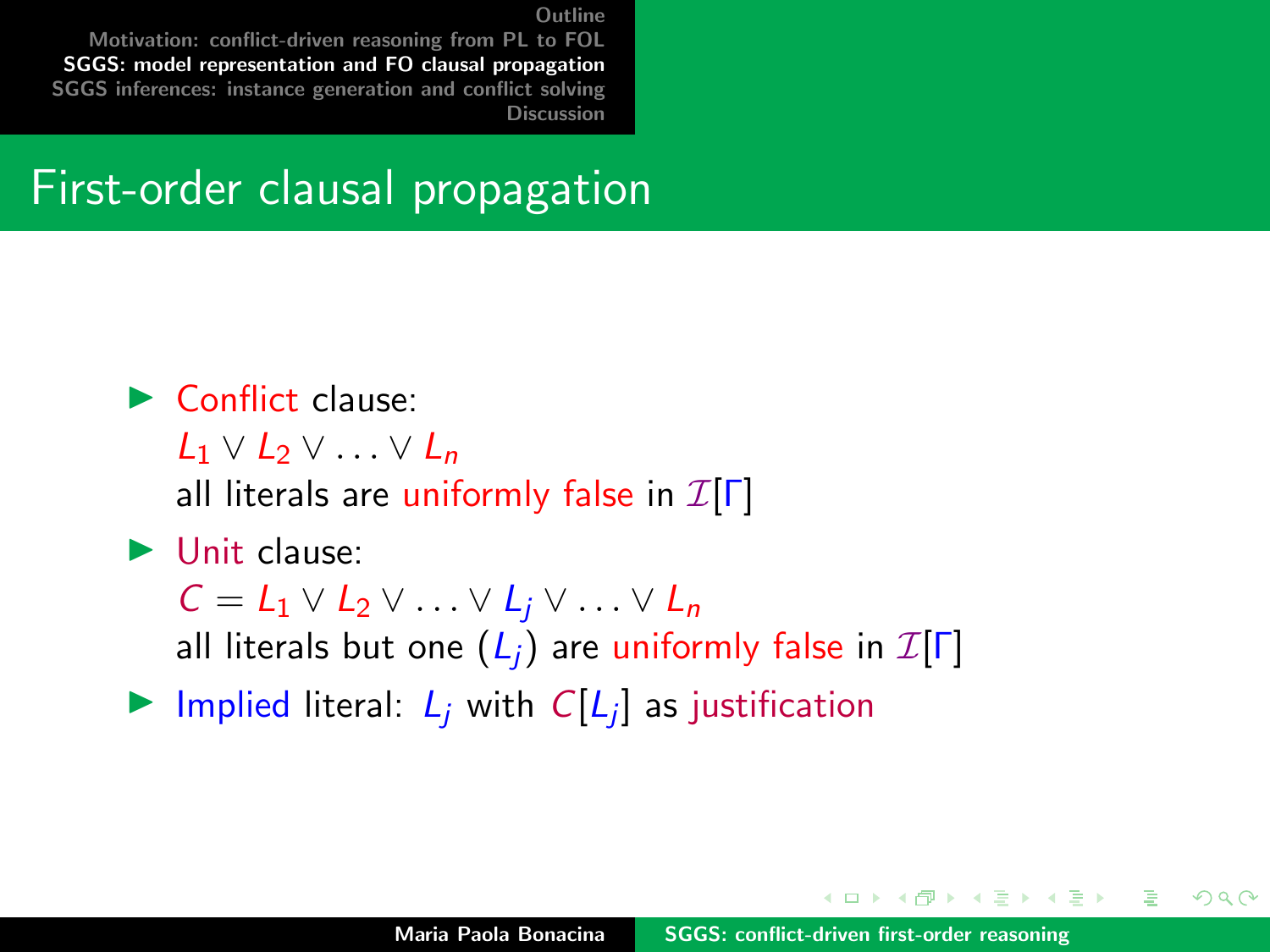[Motivation: conflict-driven reasoning from PL to FOL](#page-2-0) [SGGS: model representation and FO clausal propagation](#page-5-0) [SGGS inferences: instance generation and conflict solving](#page-22-0) [Discussion](#page-38-0)

### Semantically-guided first-order clausal propagation

- $\triangleright$  SGGS employs assignments to keep track of the dependences of  $\mathcal{I}\text{-true}$  literals on selected  $\mathcal{I}\text{-false}$  literals
- An assigned literal is true in  $\mathcal I$  and uniformly false in  $\mathcal I[\Gamma]$
- $\triangleright$  Non-selected *I*-true literals are assigned (invariant)
- $\triangleright$  Selected *I*-true literals are assigned if possible
- $\triangleright$  *T*-all-true clauses in  $\Gamma$  are either conflict clauses or justifications with their selected literal as implied literal
- $\blacktriangleright$  All justifications are in the disjoint prefix

イロメ マ桐 トマ ヨ トマ ヨメ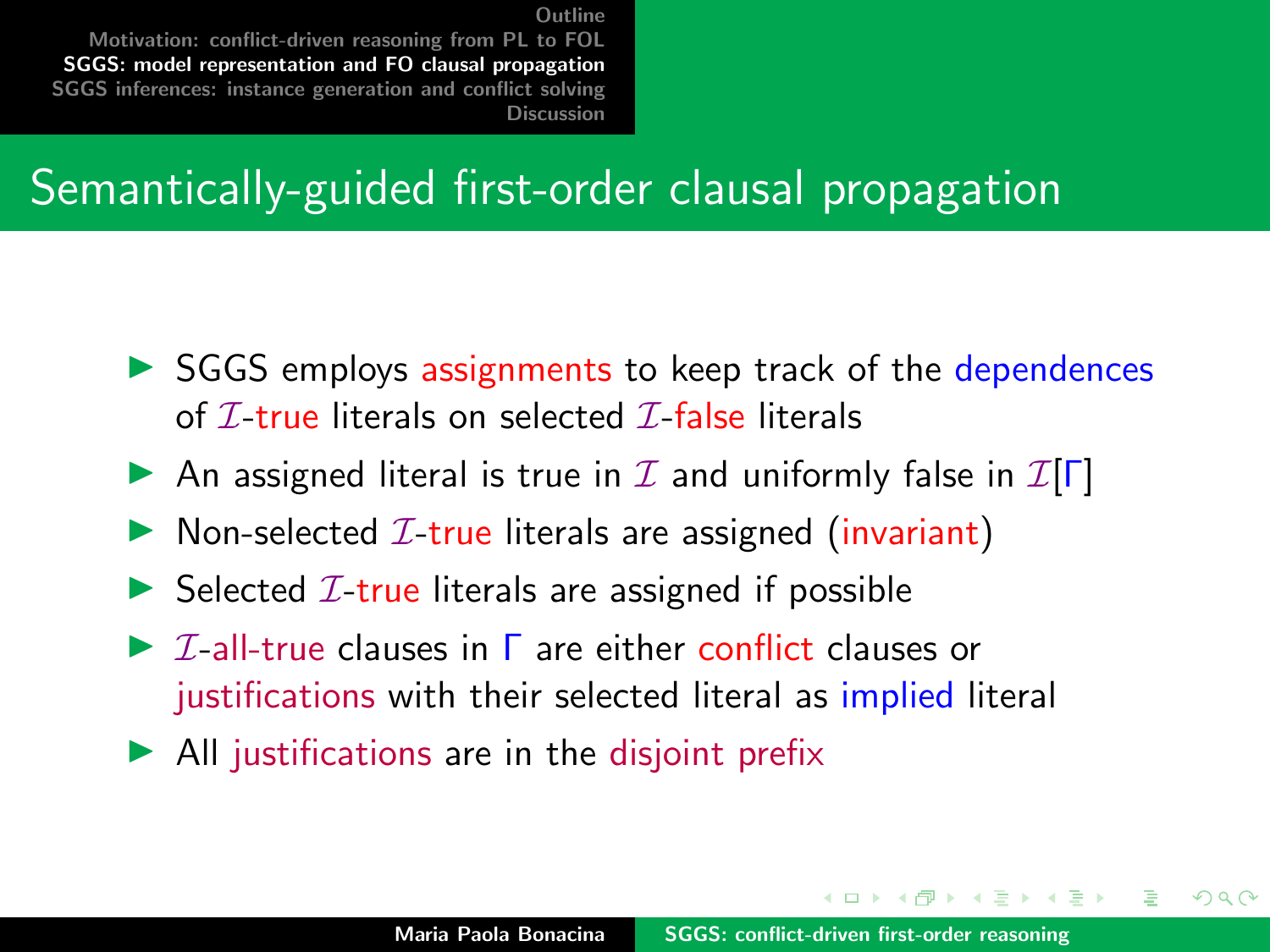<span id="page-22-0"></span>[Motivation: conflict-driven reasoning from PL to FOL](#page-2-0) [SGGS: model representation and FO clausal propagation](#page-5-0) [SGGS inferences: instance generation and conflict solving](#page-22-0) [Discussion](#page-38-0)

#### How does SGGS build clause sequences?

- $\blacktriangleright$  Inference rule:  $SGGS$ -extension
- $\triangleright$   $\mathcal{I}[\Gamma] \not\models C$  for some clause  $C \in S$
- $\triangleright$   $\mathcal{I}[\Gamma] \not\models C'$  for some ground instance  $C'$  of  $C$
- **IF** Then SGGS-extension uses  $\Gamma$  and C to generate a (possibly constrained) clause  $A \triangleright E$  such that
	- $\blacktriangleright$  E is an instance of C
	- $\triangleright$  C' is a ground instance of  $A \triangleright B$

and adds it to Γ to get Γ'

4 5 6 4 5 6 4 5

∽≏ດ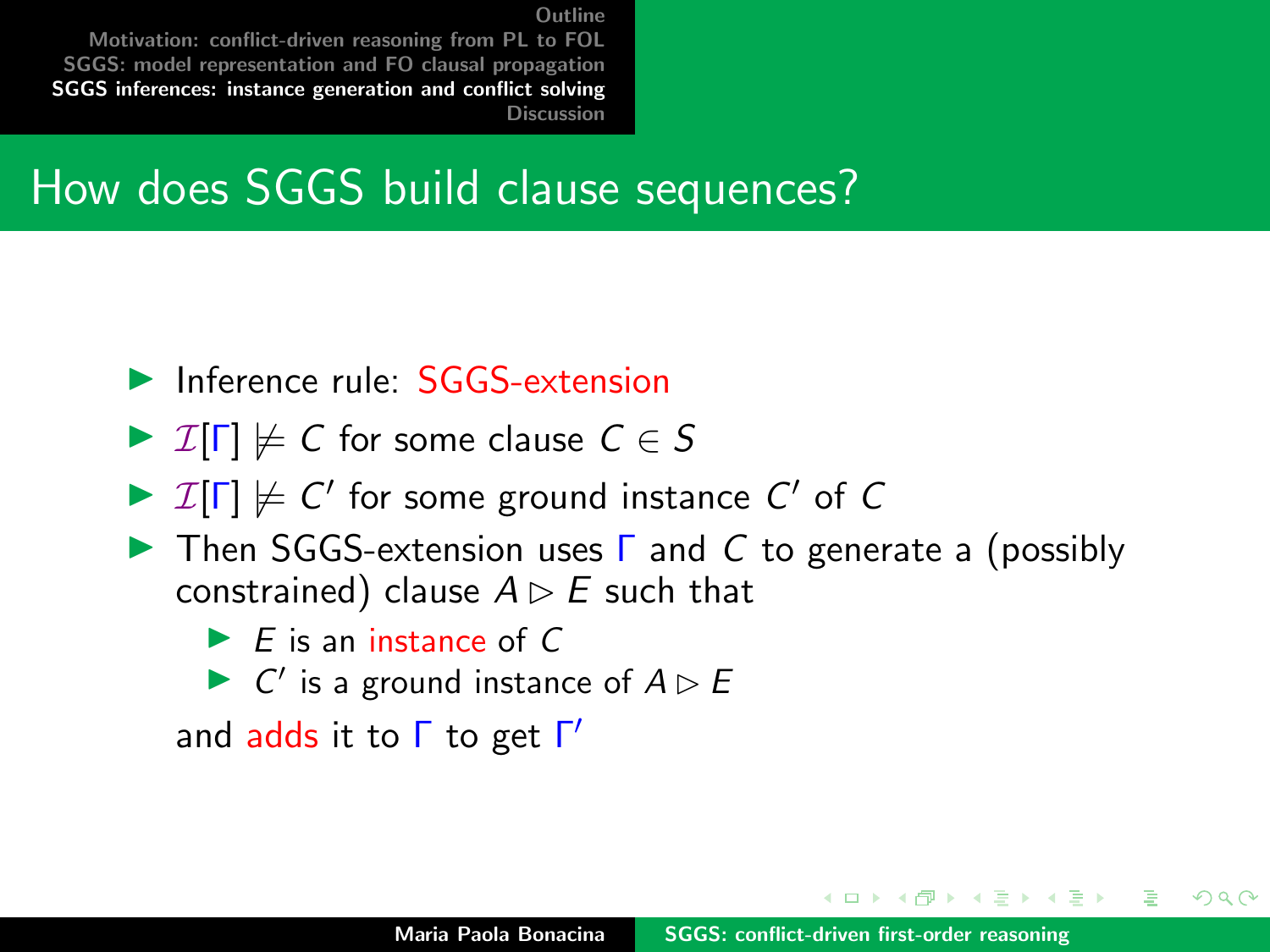[Motivation: conflict-driven reasoning from PL to FOL](#page-2-0) [SGGS: model representation and FO clausal propagation](#page-5-0) [SGGS inferences: instance generation and conflict solving](#page-22-0) [Discussion](#page-38-0)

#### How can a ground literal be false

 $\mathcal{I}[\Gamma]\not\models \mathsf{C}'$   $(\mathsf{C}'$  ground instance of  $\mathsf{C}\in \mathsf{S})$ Each literal L of C' is false in  $\mathcal{I}[\Gamma]$ :

- Either L is  $I$ -true and it depends on an  $I$ -false selected literal in Γ
- $\triangleright$  Or L is  $\mathcal I$ -false and it depends on an  $\mathcal I$ -true selected literal in  $\Gamma$
- $\triangleright$  Or L is  $I$ -false and not interpreted by  $I^p(\Gamma)$

 $4.11 \times 4.51 \times 4.71 \times 1.72$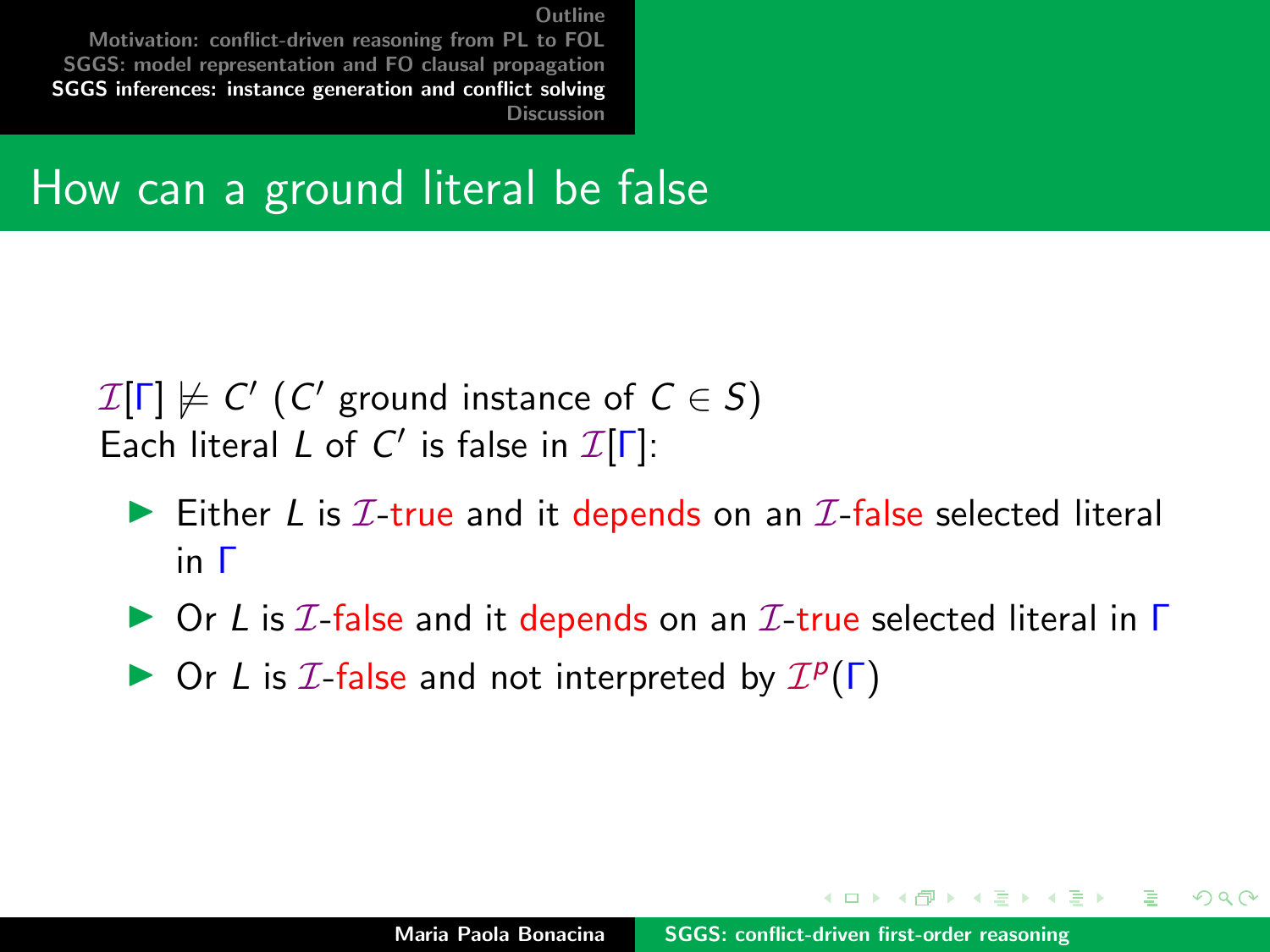[Motivation: conflict-driven reasoning from PL to FOL](#page-2-0) [SGGS: model representation and FO clausal propagation](#page-5-0) [SGGS inferences: instance generation and conflict solving](#page-22-0) [Discussion](#page-38-0)

#### SGGS-extension

- ► Clause  $C \in S$ : main premise
- In Unify literals  $L_1, \ldots, L_n$   $(n \geq 1)$  of C with *I*-false selected literals  $M_1, \ldots, M_n$  of opposite sign in  $dp(\Gamma)$ : most general unifier  $\alpha$
- In Clauses where the  $M_1, \ldots, M_n$  are selected: side premises
- $\blacktriangleright$  Generate instance  $C\alpha$  called extension clause

 $4.11 \times 4.51 \times 4.71 \times 1.72$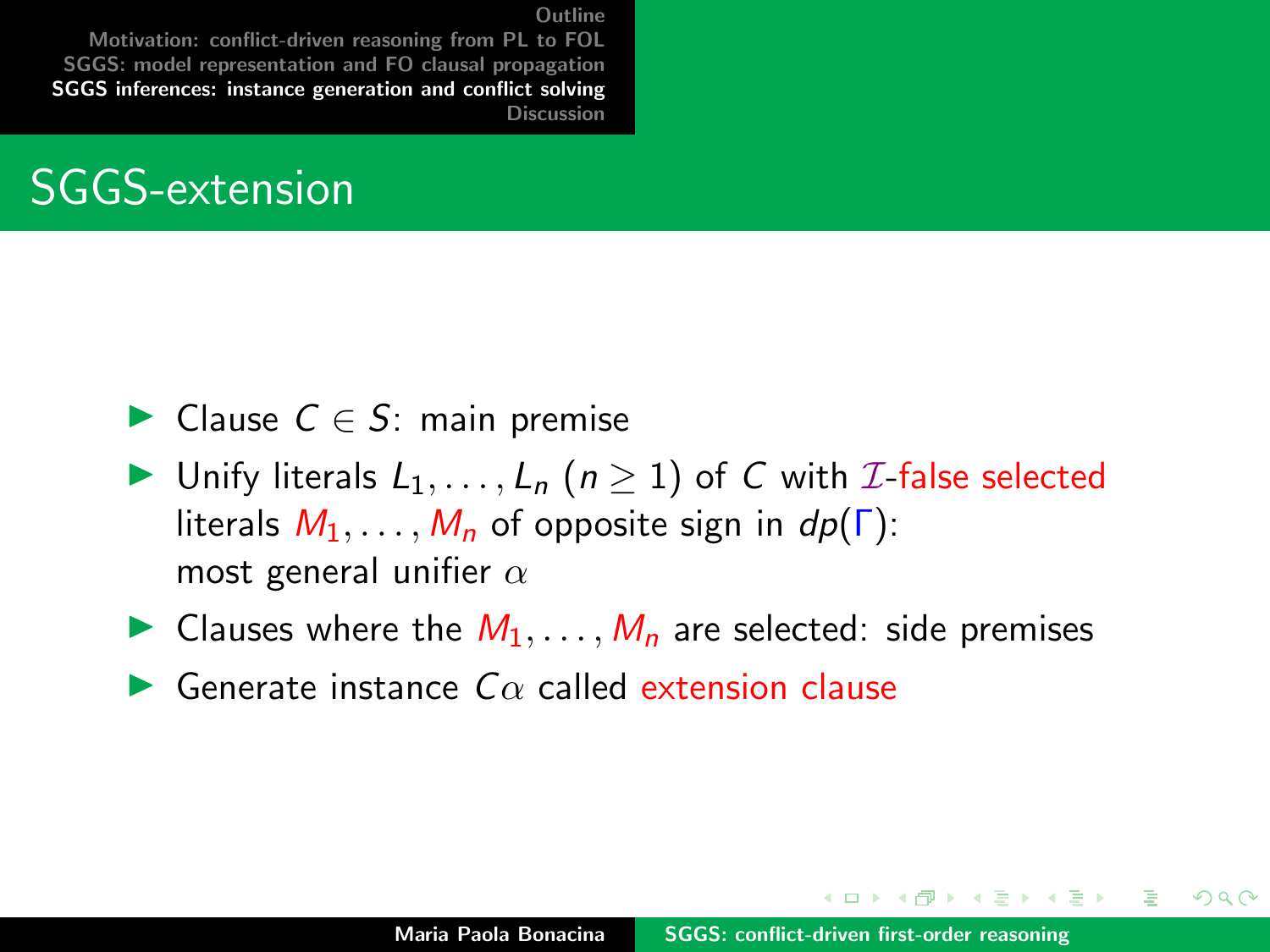[Motivation: conflict-driven reasoning from PL to FOL](#page-2-0) [SGGS: model representation and FO clausal propagation](#page-5-0) [SGGS inferences: instance generation and conflict solving](#page-22-0) [Discussion](#page-38-0)

#### SGGS-extension

- $\blacktriangleright$   $L_1\alpha, \ldots, L_n\alpha$  are  $\mathcal{I}\text{-}$  true and all other literals of  $C\alpha$  are  $\mathcal{I}\text{-}$  false
- $\blacktriangleright M_1, \ldots, M_n$  are the selected literals that make the  $\mathcal{I}\text{-true}$ literals of  $C'$  false in  $\mathcal{I}[\Gamma]$
- **IDED** Assign the *I*-true literals of  $C\alpha$  to the side premises
- $M_1, \ldots, M_n$  are *I*-false but true in *I*[Γ]: instance generation is guided by the current model  $\mathcal{I}[\Gamma]$

イロメ イ押 トラ ミトラ ミント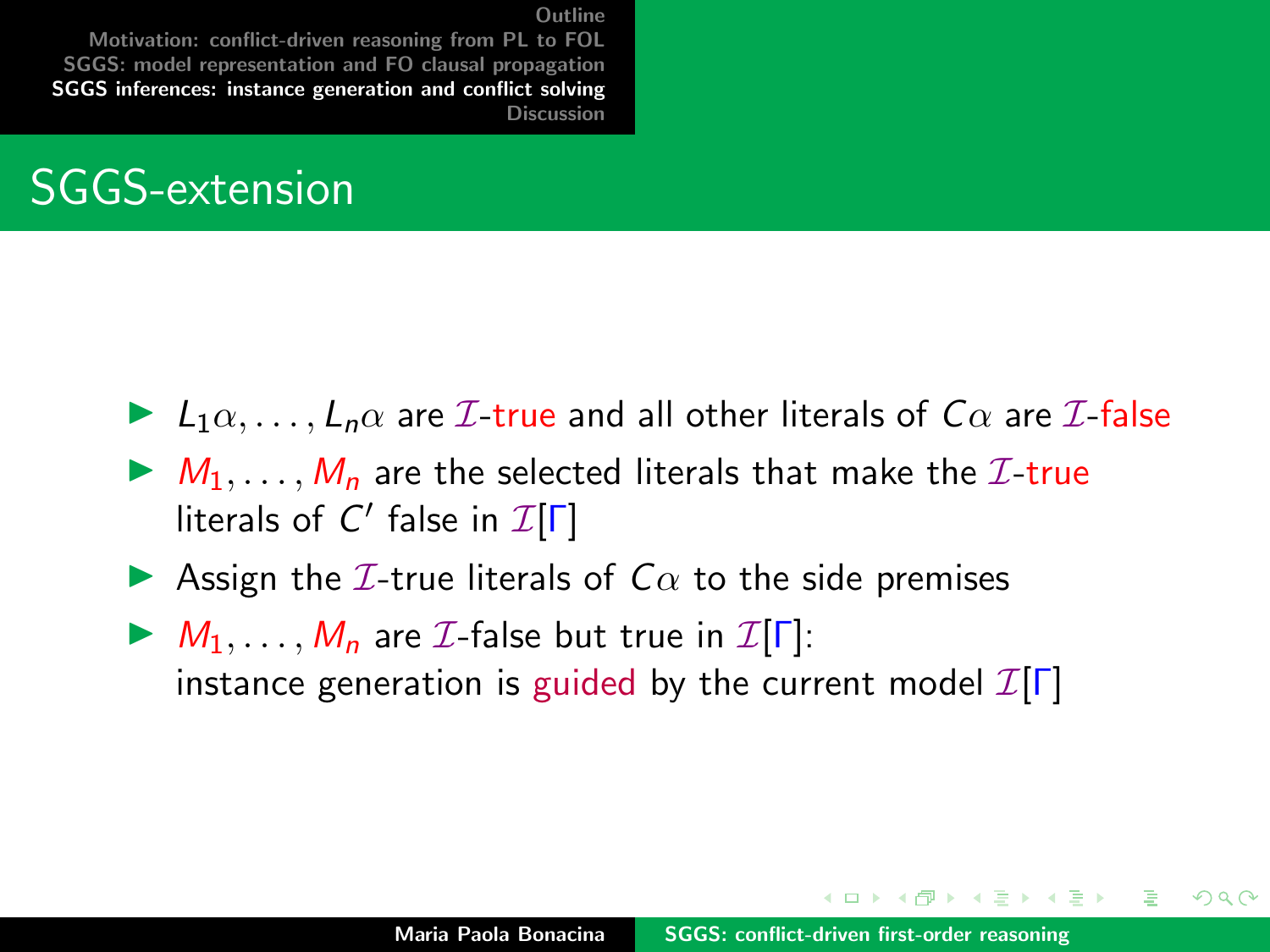[Motivation: conflict-driven reasoning from PL to FOL](#page-2-0) [SGGS: model representation and FO clausal propagation](#page-5-0) [SGGS inferences: instance generation and conflict solving](#page-22-0) [Discussion](#page-38-0)

#### Example

**IF** S contains  $\{P(a), \neg P(x) \lor Q(f(y)), \neg P(x) \lor \neg Q(z)\}$ 

$$
\blacktriangleright
$$
 *T*: all negative

 $\blacktriangleright$   $\Gamma_0$  is empty  $\mathcal{I}[\Gamma_0] = \mathcal{I} \not\models P(a)$ 

$$
\blacktriangleright \Gamma_1 = [P(a)] \text{ with } \alpha \text{ empty}
$$

$$
\blacktriangleright \mathcal{I}[\Gamma_1] \not\models \neg P(x) \vee Q(f(y))
$$

$$
\triangleright \Gamma_2 = [P(a)], \neg P(a) \vee [Q(f(y))]
$$
  
with  $\alpha = \{x \leftarrow a\}$ 

イロメ イ押 トラ ミトラ ミント

 $2Q$ 

∍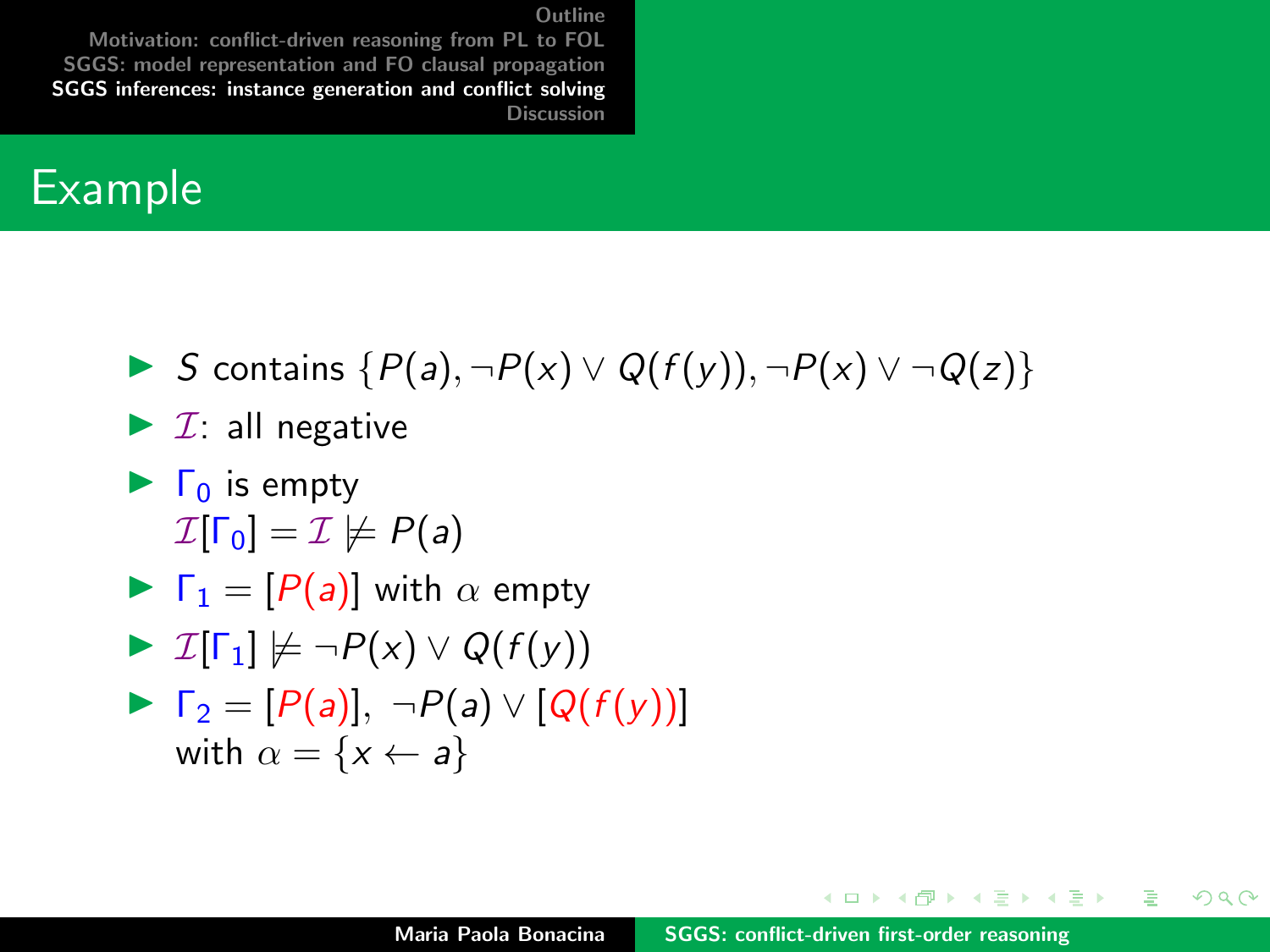[Motivation: conflict-driven reasoning from PL to FOL](#page-2-0) [SGGS: model representation and FO clausal propagation](#page-5-0) [SGGS inferences: instance generation and conflict solving](#page-22-0) [Discussion](#page-38-0)

#### How can a ground clause be false

 $\mathcal{I}[\Gamma]\not\models C'.$ 

- Either  $C'$  is  $I$ -all-true: all its literals depend on selected  $I$ -false literals in  $\Gamma$ :  $C'$  is instance of an  $\mathcal{I}\text{-all-true}$  conflict clause
- $\triangleright$  Or C' has  $I$ -false literals and all of them depend on selected  $I$ -true literals in  $\Gamma$ :  $C'$  is instance of a non- $\mathcal{I}\text{-}\mathrm{all}\text{-}\mathrm{true}$  conflict clause
- $\triangleright$  Or C' has  $I$ -false literals and at least one of them is not interpreted by  $\mathcal{I}^p(\Gamma)$ : C' is a proper ground instance of C

イロメ マ桐 トマ ヨ トマ ヨメ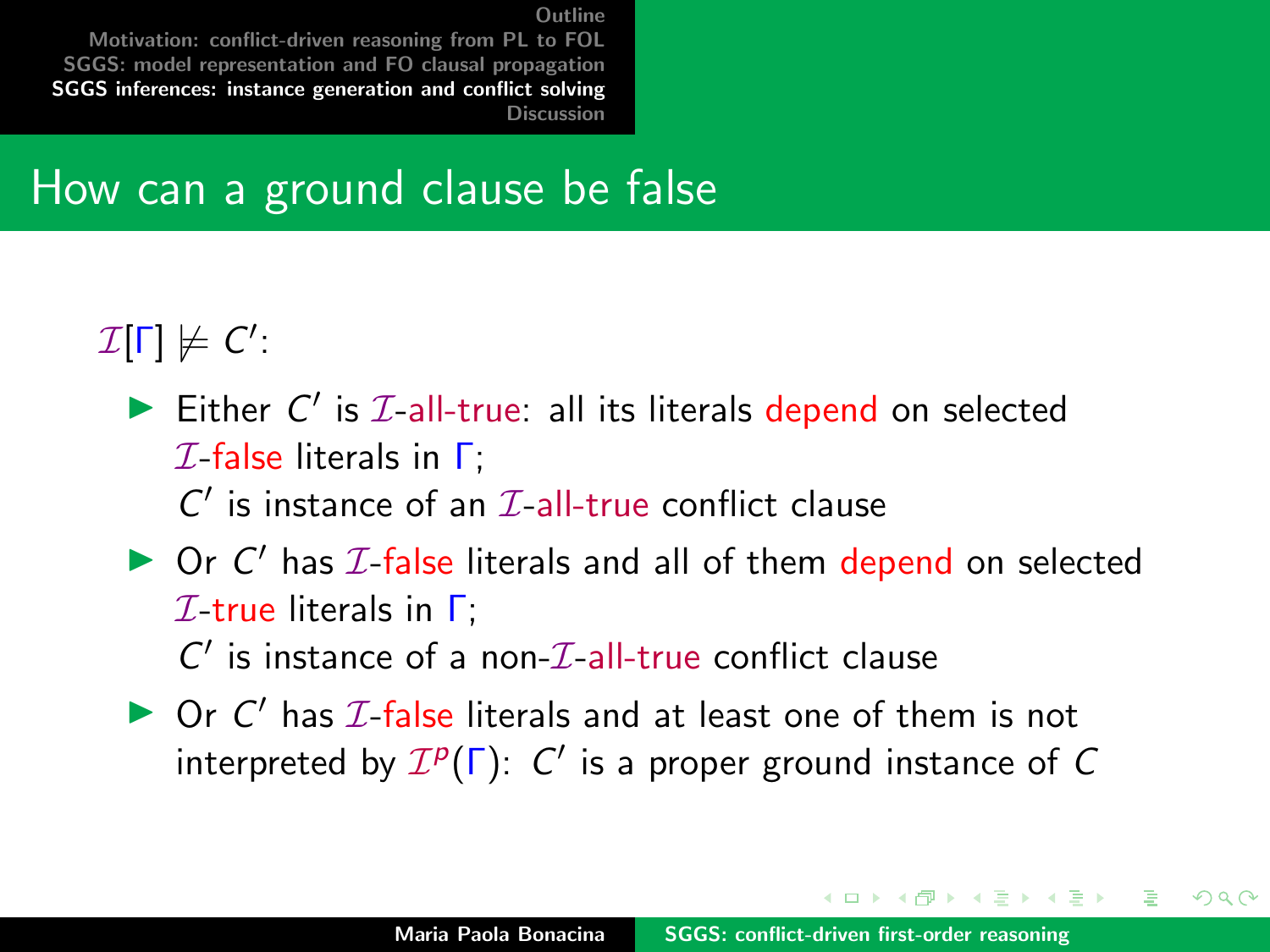[Motivation: conflict-driven reasoning from PL to FOL](#page-2-0) [SGGS: model representation and FO clausal propagation](#page-5-0) [SGGS inferences: instance generation and conflict solving](#page-22-0) [Discussion](#page-38-0)

#### Three kinds of SGGS-extension

#### The extension clause is

- $\triangleright$  Either an  $\mathcal{T}$ -all-true conflict clause: need to solve the conflict
- $\triangleright$  Or a non-*I*-all-true conflict clause: need to explain and solve the conflict
- ▶ Or a clause that is not in conflict and extends  $\mathcal{I}[\Gamma]$  into  $\mathcal{I}[\Gamma']$ by adding the proper ground instances of its selected literal

**MARK REAR**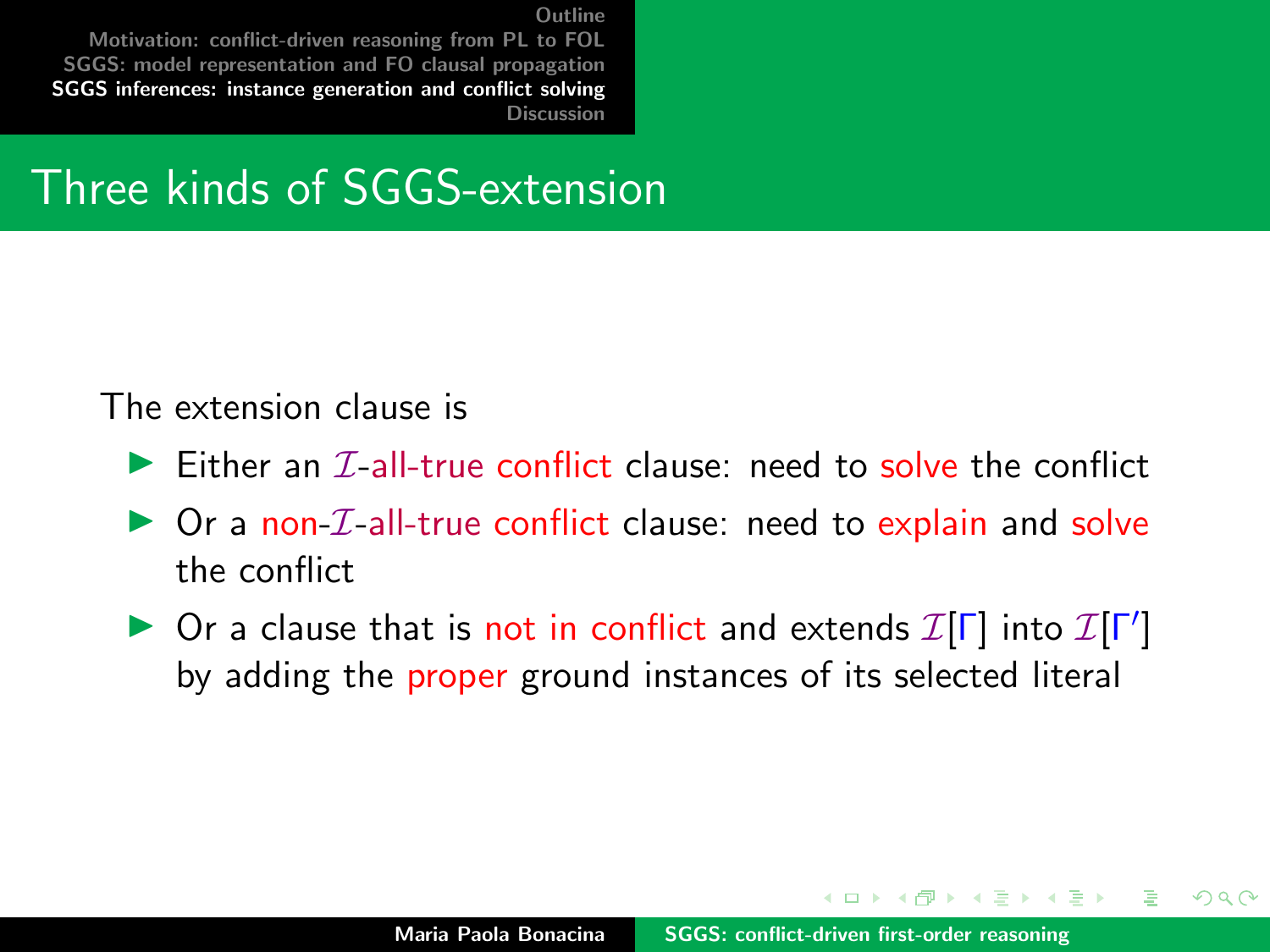[Motivation: conflict-driven reasoning from PL to FOL](#page-2-0) [SGGS: model representation and FO clausal propagation](#page-5-0) [SGGS inferences: instance generation and conflict solving](#page-22-0) [Discussion](#page-38-0)

### Example (continued)

- $\triangleright$  S contains  $\{P(a), \neg P(x) \lor Q(f(y)), \neg P(x) \lor \neg Q(z)\}$
- $\blacktriangleright$  *I*: all negative
- ▶ After two non-conflicting SGGS-extensions:  $\Gamma_2 = [P(a)], \neg P(a) \vee [Q(f(v))]$

$$
\blacktriangleright \mathcal{I}[\Gamma_2] \not\models \neg P(x) \vee \neg Q(z)
$$

- $\blacktriangleright \ \Gamma_3 = [P(a)], \ \neg P(a) \vee [Q(f(y))], \ \neg P(a) \vee [\neg Q(f(w))]$  with  $\alpha = \{x \leftarrow a, z \leftarrow f(y)\}\$  plus renaming
- $\triangleright$  Conflict! with *T*-all-true conflict clause

 $4.013.4.013.4.013.4.013.4.01$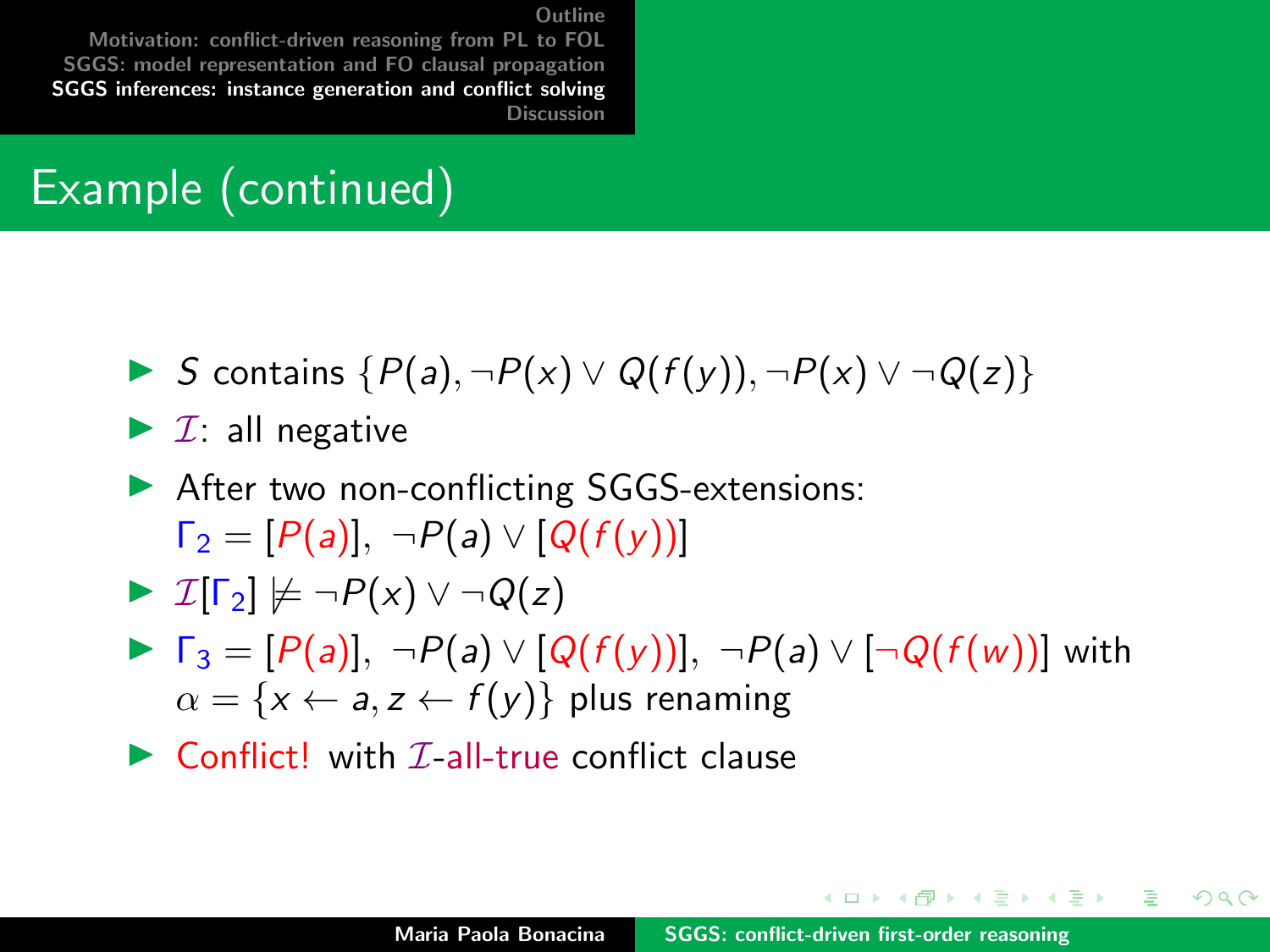[Motivation: conflict-driven reasoning from PL to FOL](#page-2-0) [SGGS: model representation and FO clausal propagation](#page-5-0) [SGGS inferences: instance generation and conflict solving](#page-22-0) [Discussion](#page-38-0)

#### First-order conflict explanation: SGGS-resolution

- It resolves a non- $\mathcal{I}$ -all-true conflict clause E with a justification  $D[M]$
- $\blacktriangleright$  The literals resolved upon are an  $\mathcal I$ -false literal L of E and the  $I$ -true selected literal M that L depends on

- 4 桐 ト 4 戸 ト 4 戸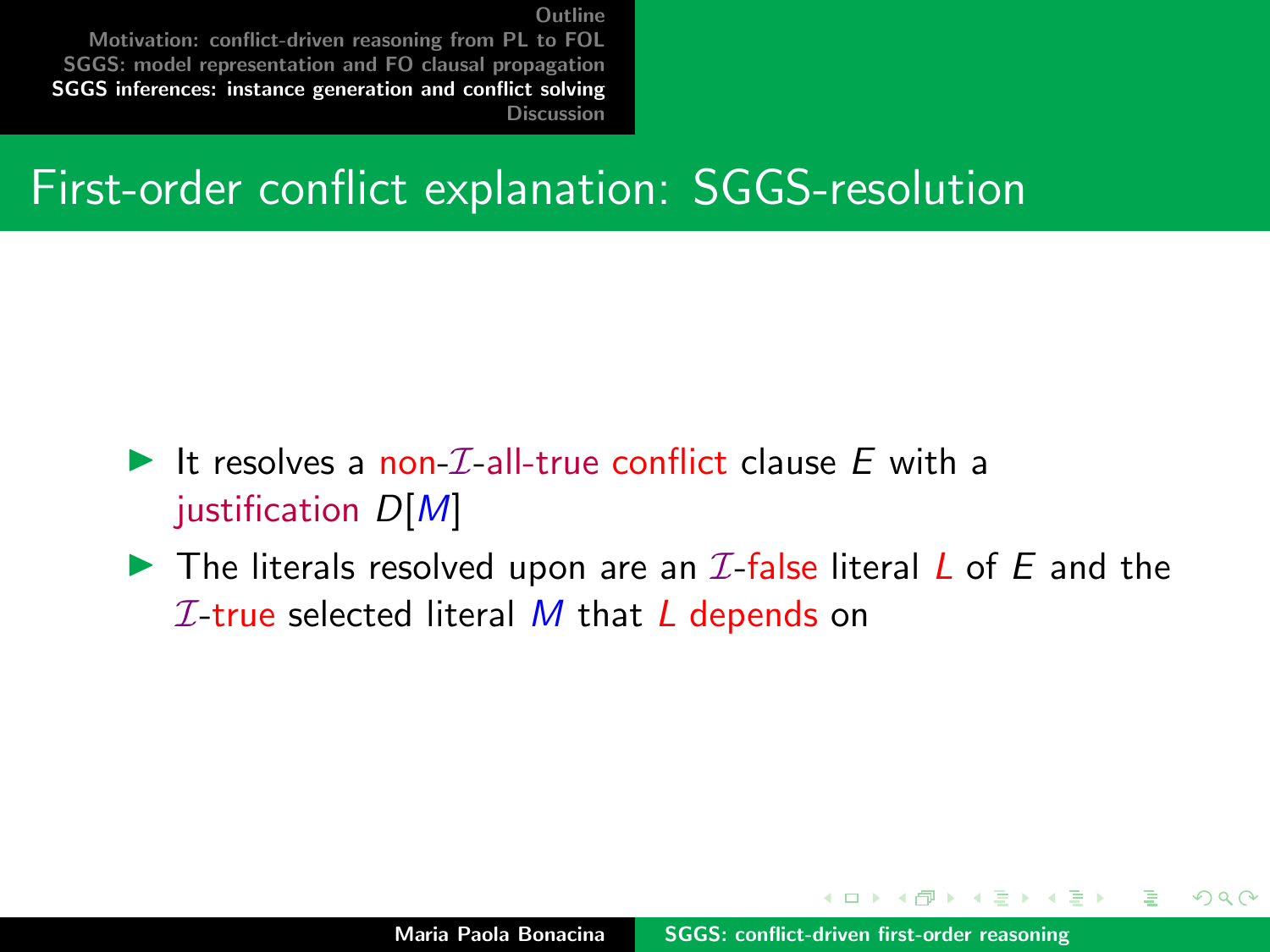[Motivation: conflict-driven reasoning from PL to FOL](#page-2-0) [SGGS: model representation and FO clausal propagation](#page-5-0) [SGGS inferences: instance generation and conflict solving](#page-22-0) [Discussion](#page-38-0)

#### Example of SGGS-Resolution

- $\blacktriangleright$  *I*: all negative
- $\blacktriangleright$   $\Gamma \vdash \Gamma'$
- $\blacktriangleright$  Γ:  $[P(x)], [Q(y)], x \not\equiv c \triangleright \neg P(f(x)) \vee \neg Q(g(x)) \vee$  $[R(x)], \; [\neg R(c)], \; \neg P(f(c)) \vee \neg Q(g(c)) \vee [R(c)]$
- $\blacktriangleright \ \Gamma' : [P(x)], [Q(y)], \ x \not\equiv c \triangleright \neg P(f(x)) \vee \neg Q(g(x)) \vee$  $[R(x)]$ ,  $[\neg R(c)]$ ,  $\neg P(f(c)) \vee [\neg Q(g(c))]$

イロト イタト イミト イミト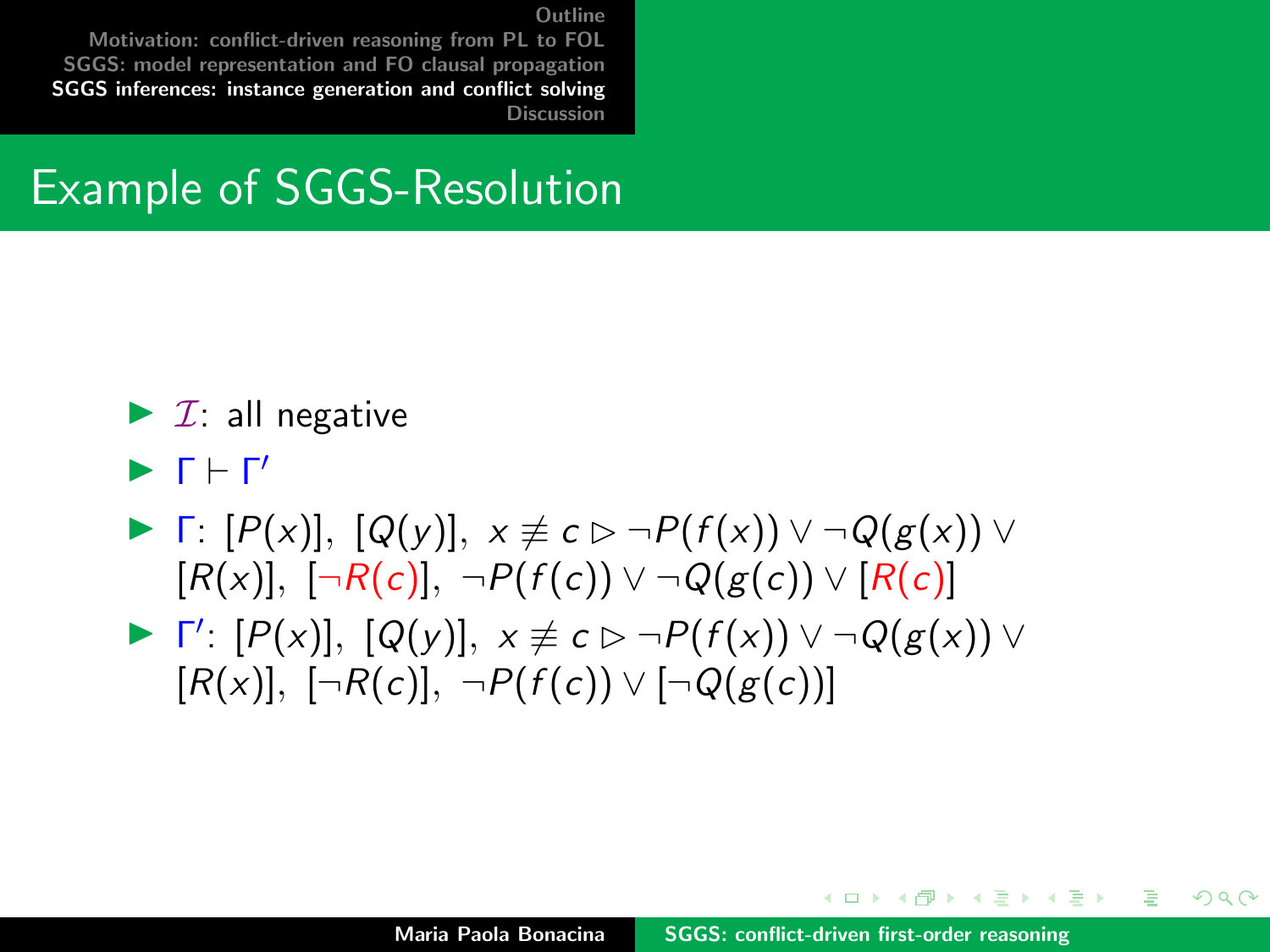[Motivation: conflict-driven reasoning from PL to FOL](#page-2-0) [SGGS: model representation and FO clausal propagation](#page-5-0) [SGGS inferences: instance generation and conflict solving](#page-22-0) [Discussion](#page-38-0)

### First-order conflict explanation: SGGS-resolution

- $\blacktriangleright$  Each resolvent is still a conflict clause and it replaces the previous conflict clause in Γ
- ▶ SGGS-resolution corresponds to resolution in CDCL
- It continues until all  $\mathcal I$ -false literals in the conflict clause have been resolved away and it gets either  $\Box$  or an  $\mathcal{I}\text{-}all\text{-}true$ conflict clause
- If  $\Box$  arises, S is unsatisfiable

イロメ マ桐 トマ ヨ トマ ヨメ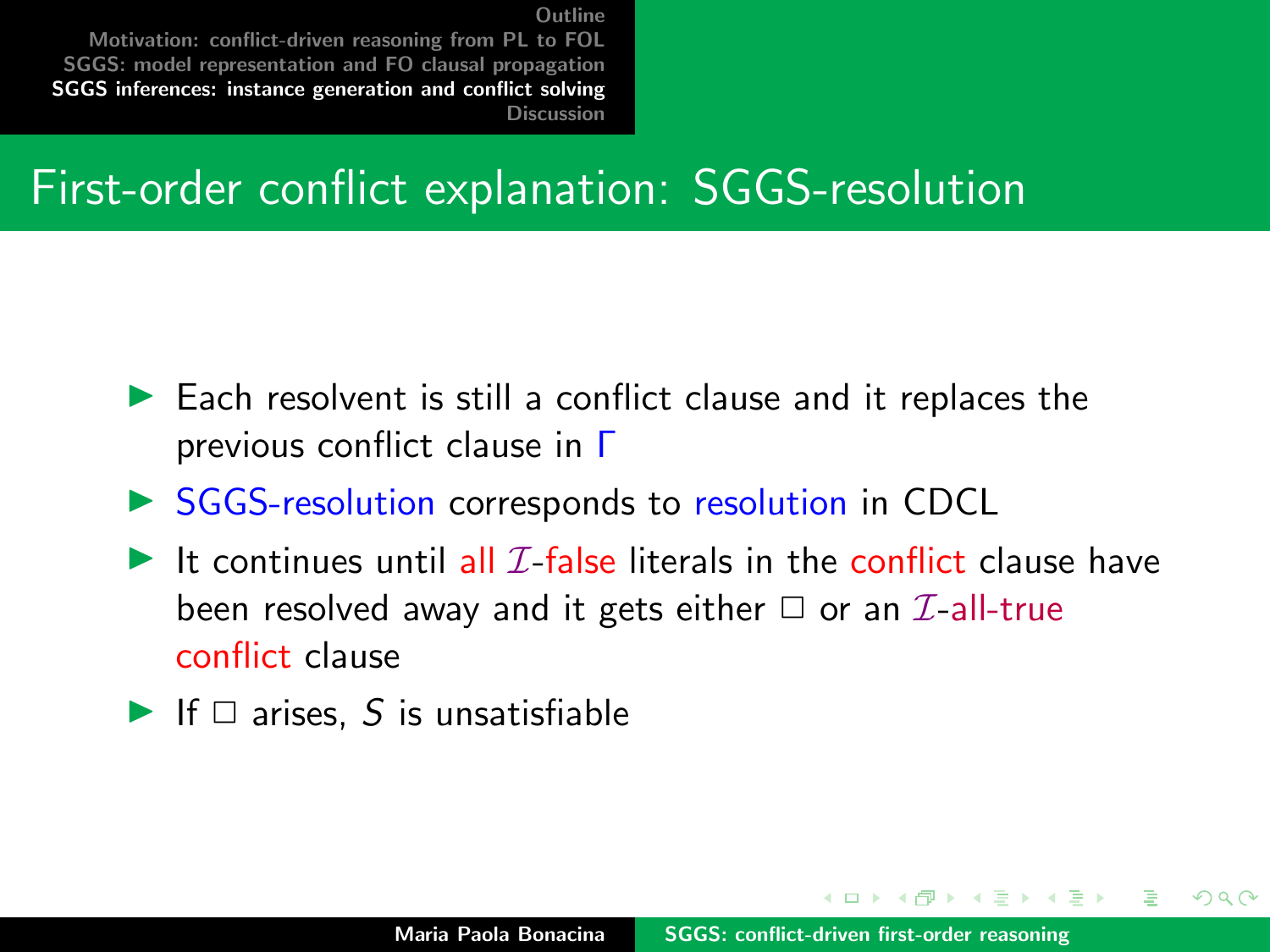[Motivation: conflict-driven reasoning from PL to FOL](#page-2-0) [SGGS: model representation and FO clausal propagation](#page-5-0) [SGGS inferences: instance generation and conflict solving](#page-22-0) [Discussion](#page-38-0)

#### First-order conflict-solving: SGGS-move

- It moves the  $I$ -all-true conflict clause  $E[L]$  to the left of the clause  $D[M]$  such that L depends on M
- It flips at once from false to true the truth value in  $\mathcal{I}[\Gamma]$  of all ground instances of L
- $\triangleright$  The conflict is solved, L is implied,  $E[L]$  is satisfied, it becomes the justification of  *and it enters the disjoint prefix*
- $\triangleright$  SGGS-move corresponds to learn and backjump in CDCL

イロメ マ桐 トマ ヨ トマ ヨメ

∽≏ດ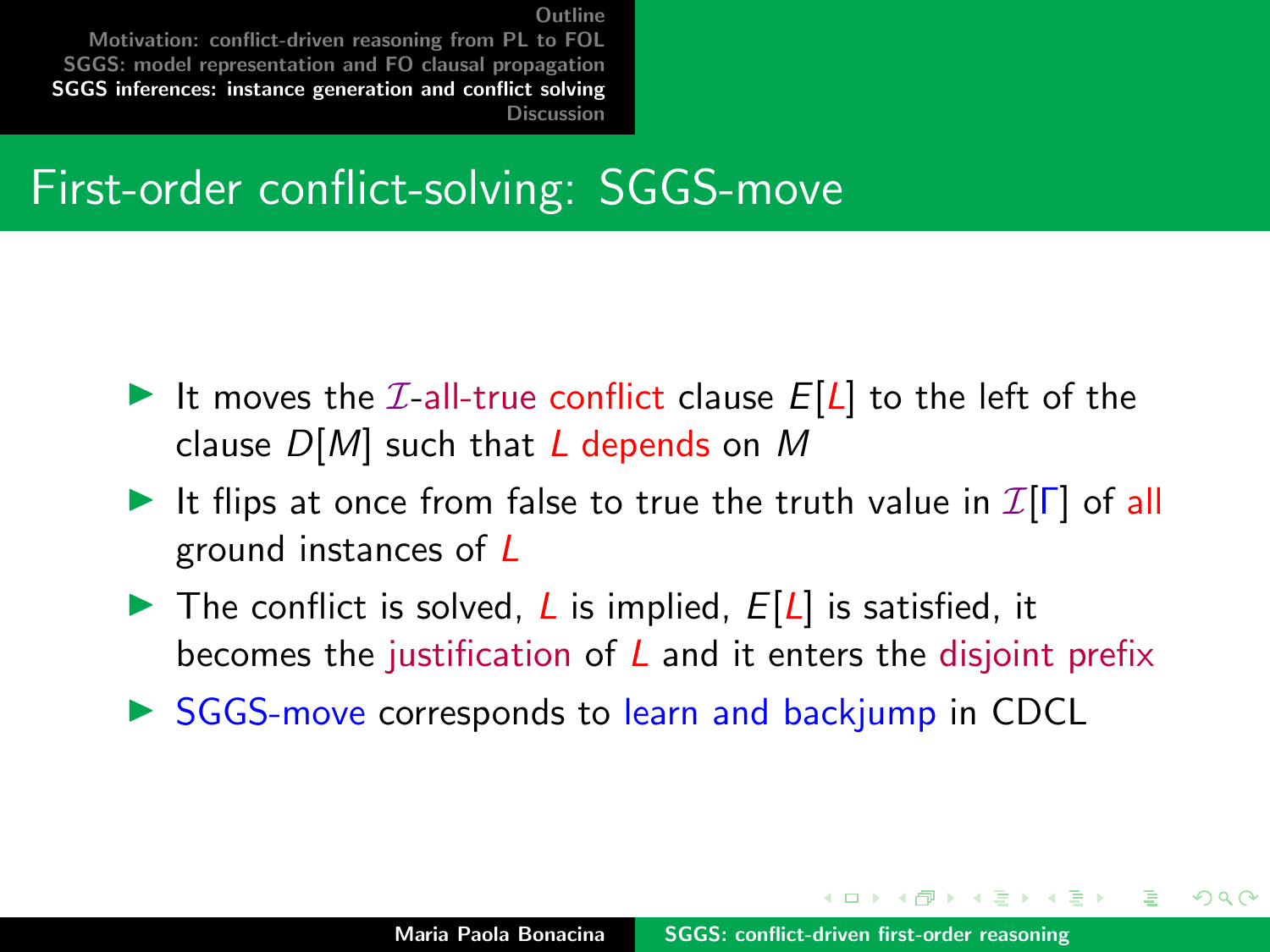[Motivation: conflict-driven reasoning from PL to FOL](#page-2-0) [SGGS: model representation and FO clausal propagation](#page-5-0) [SGGS inferences: instance generation and conflict solving](#page-22-0) [Discussion](#page-38-0)

### Example (continued)

- **I** S contains  $\{P(a), \neg P(x) \lor Q(f(v)), \neg P(x) \lor \neg Q(z)\}$
- $\blacktriangleright$  *I*: all negative
- $\blacktriangleright \Gamma_3 = [P(a)], \neg P(a) \vee [Q(f(y))], \neg P(a) \vee [\neg Q(f(w))]$
- $\blacktriangleright \Gamma_4 = [P(a)], \neg P(a) \vee [\neg Q(f(w))], \neg P(a) \vee [Q(f(y))]$
- $\blacktriangleright \ \Gamma_5 = [P(a)], \ \neg P(a) \vee [\neg Q(f(w))], \ [\neg P(a)]$
- $\blacktriangleright \Gamma_6 = [\neg P(a)], [P(a)], \neg P(a) \vee [\neg Q(f(w))]$
- $\blacktriangleright \Gamma_7 = [\neg P(a)], \square, \neg P(a) \vee [\neg Q(f(w))]$

 $\blacktriangleright$  Refutation!

イロメ イ押 トイラ トイラメー

 $\Omega$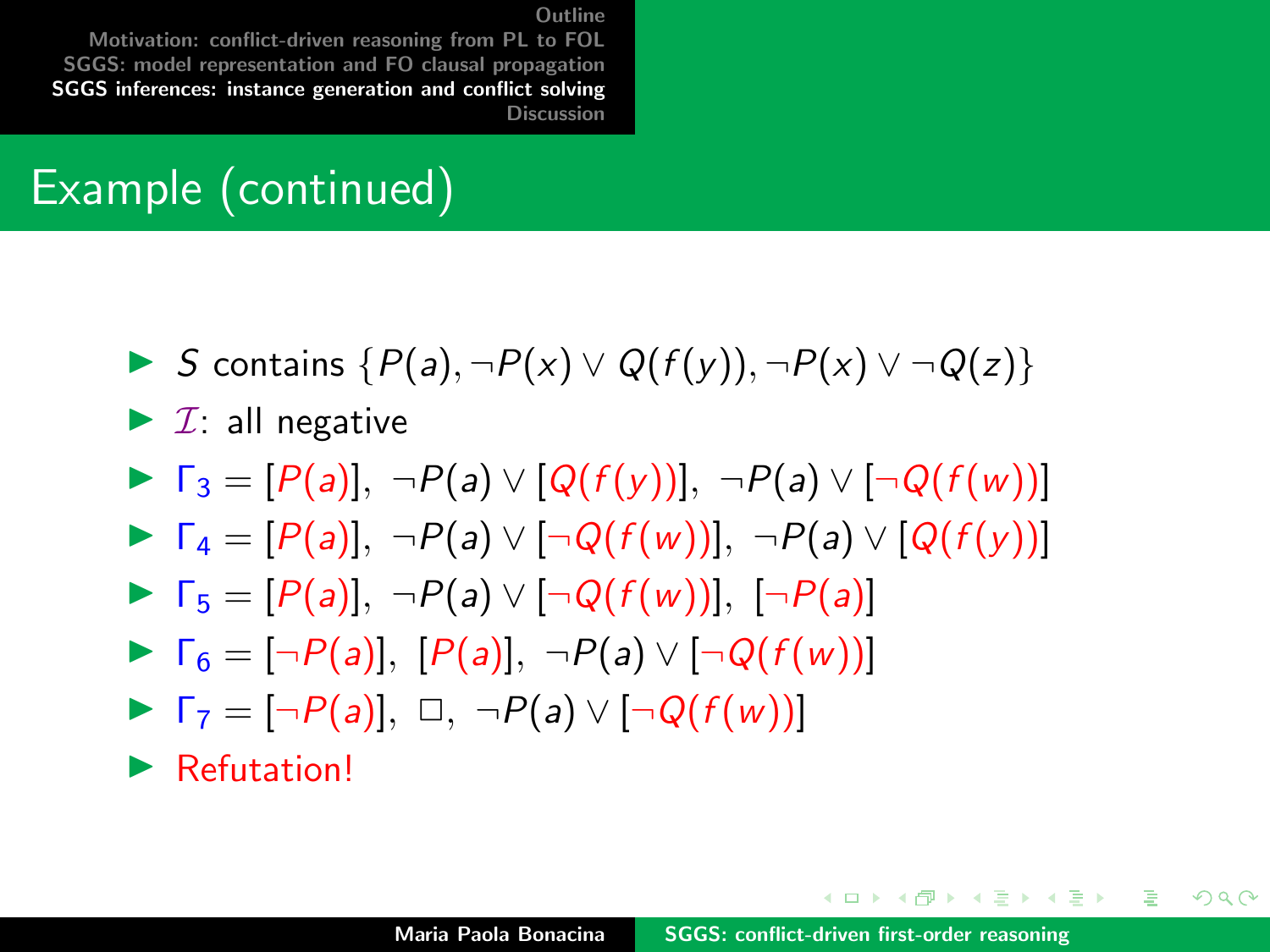[Motivation: conflict-driven reasoning from PL to FOL](#page-2-0) [SGGS: model representation and FO clausal propagation](#page-5-0) [SGGS inferences: instance generation and conflict solving](#page-22-0) [Discussion](#page-38-0)

#### Further elements

- ▶ There's more to SGGS: first-order literals may intersect having ground instances with the same atom
- ▶ SGGS uses partitioning inference rules to partition clauses and isolate intersections that can then be removed by SGGS-resolution (different sign) or SGGS-deletion (same sign)
- **Partitioning introduces constraints that are a kind of Herbrand** constraints (e.g.,  $x \neq y \triangleright P(x, y)$ , top(y)  $\neq g \triangleright Q(y)$ )
- SGGS-deletion removes  $C_k[L_k]$  satisfied by  $\mathcal{I}^p(\Gamma_{k-1})$ : model-based redundancy

イロメ マ桐 トマ ヨ トマ ヨメ

∽≏ດ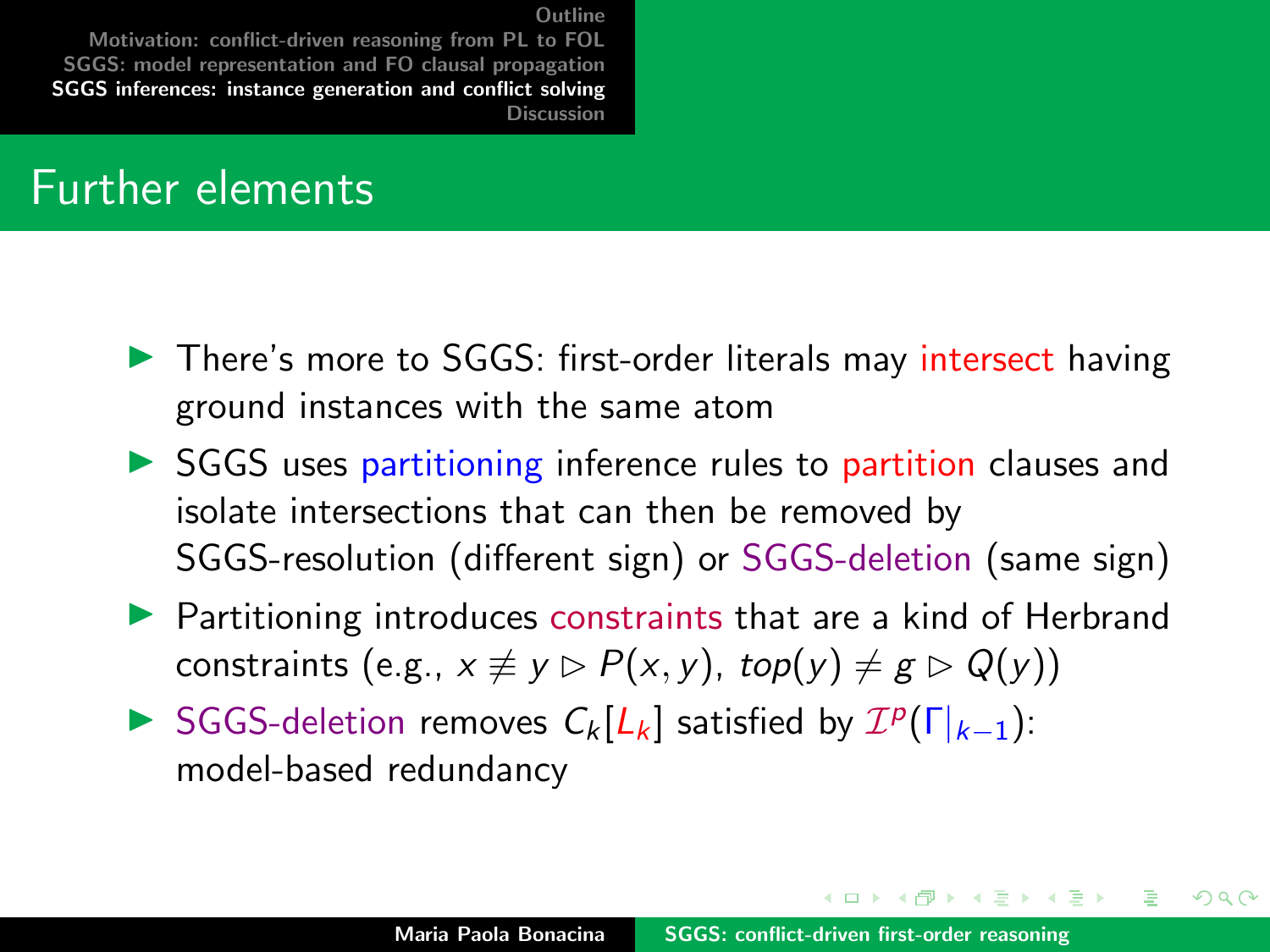[Motivation: conflict-driven reasoning from PL to FOL](#page-2-0) [SGGS: model representation and FO clausal propagation](#page-5-0) [SGGS inferences: instance generation and conflict solving](#page-22-0) [Discussion](#page-38-0)

#### SGGS makes progress: fairness

- If  $\mathcal{I}[\Gamma] \not\models C$  for some clause  $C \in S$  and  $\Gamma = dp(\Gamma)$ , SGGS-extension applies to Γ
- If  $\Gamma \neq dp(\Gamma)$ , an SGGS inference rule other than SGGS-extension applies to Γ
- $\triangleright$  Every conflicting SGGS-extension is bundled with explanation by SGGS-resolution and conflict solving by SGGS-move
- $\triangleright$  Fairness also ensures that the procedure does not ignore inferences on shorter prefixes to work on longer ones

イロメ マ桐 トマ ヨ トマ ヨメ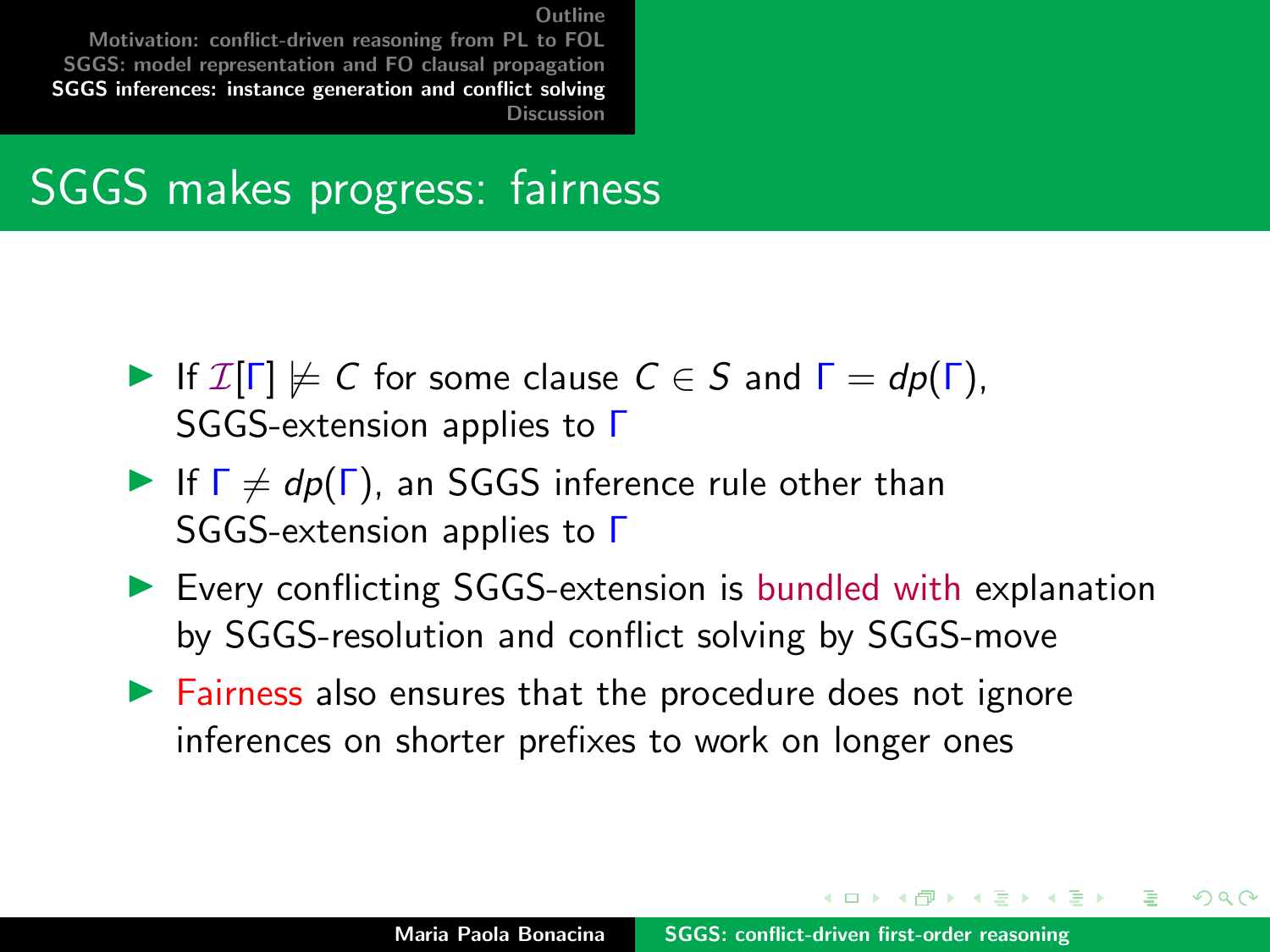[Motivation: conflict-driven reasoning from PL to FOL](#page-2-0) [SGGS: model representation and FO clausal propagation](#page-5-0) [SGGS inferences: instance generation and conflict solving](#page-22-0) [Discussion](#page-38-0)

### SGGS: Semantically-Guided Goal-Sensitive reasoning

- ▶ SGGS lifts CDCL to first-order logic (FOL)
- $\triangleright$  S: input set of clauses
- $\triangleright$  Refutationally complete: if S is unsatisfiable, SGGS generates a refutation
- $\triangleright$  Model-complete: if S is satisfiable, the limit of the derivation (which may be infinite) is a model

4 5 6 4 5 6 4 5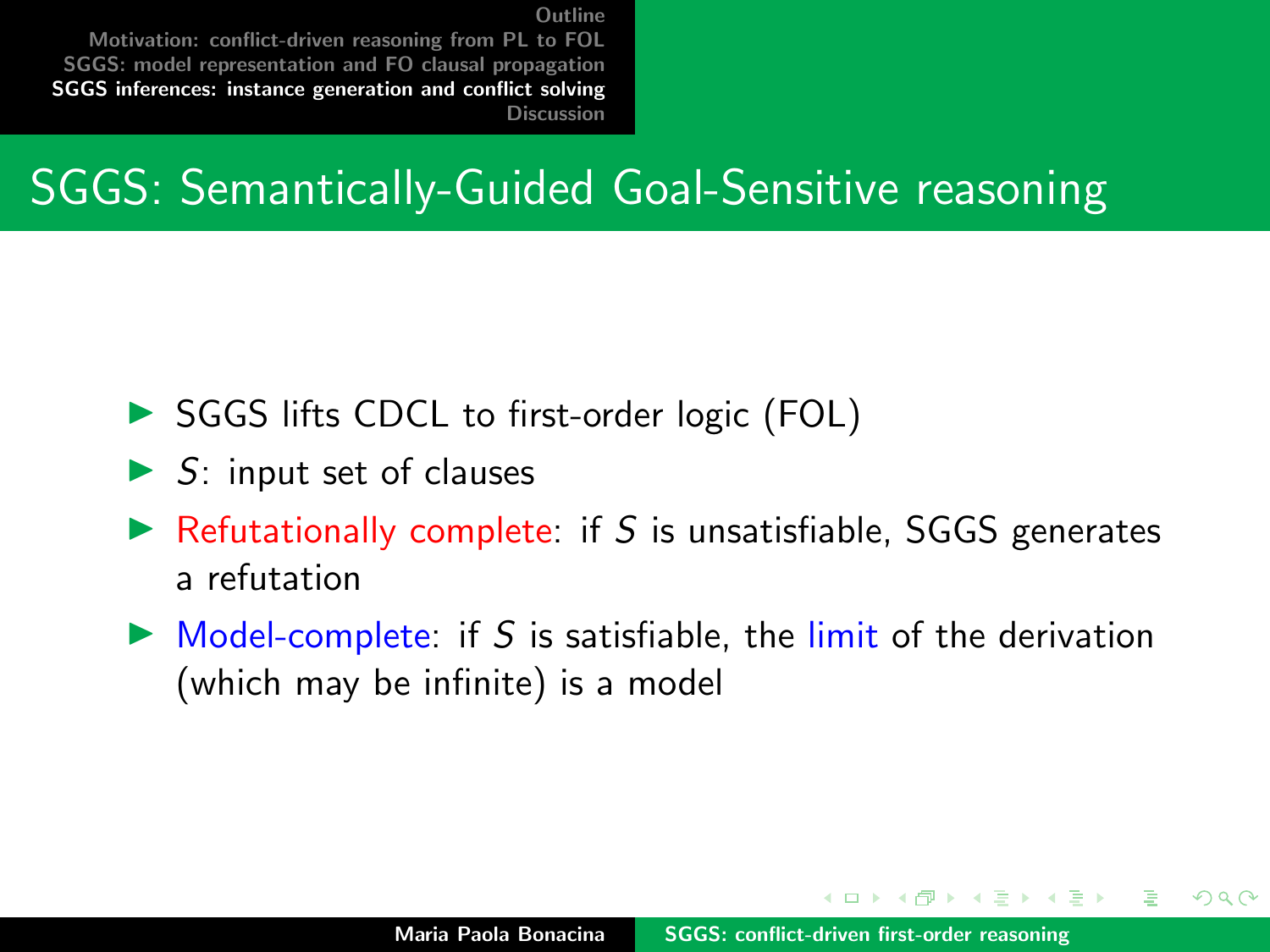<span id="page-38-0"></span>[Motivation: conflict-driven reasoning from PL to FOL](#page-2-0) [SGGS: model representation and FO clausal propagation](#page-5-0) [SGGS inferences: instance generation and conflict solving](#page-22-0) [Discussion](#page-38-0)

#### Initial interpretation  $\mathcal I$

- $\blacktriangleright$  All negative (as in positive hyperresolution)
- $\blacktriangleright$  All positive (as in negative hyperresolution)
- $\triangleright$  Goal-sensitive interpretation:
	- $\triangleright$   $S = T \uplus SOS$  where *SOS* contains the clauses in the clausal form of the negation of the conjecture
	- $\triangleright$   $S = T \oplus SOS$  where T is the largest consistent subset

If  $\mathcal{I} \not\models$  SOS and  $\mathcal{I} \models \mathcal{T}$  then SGGS is goal-sensitive: all generated clauses deduced from SOS

 $\triangleright$  *I* satisfies the axioms of a theory  $\tau$ 

イロト イ押 トラミトラミ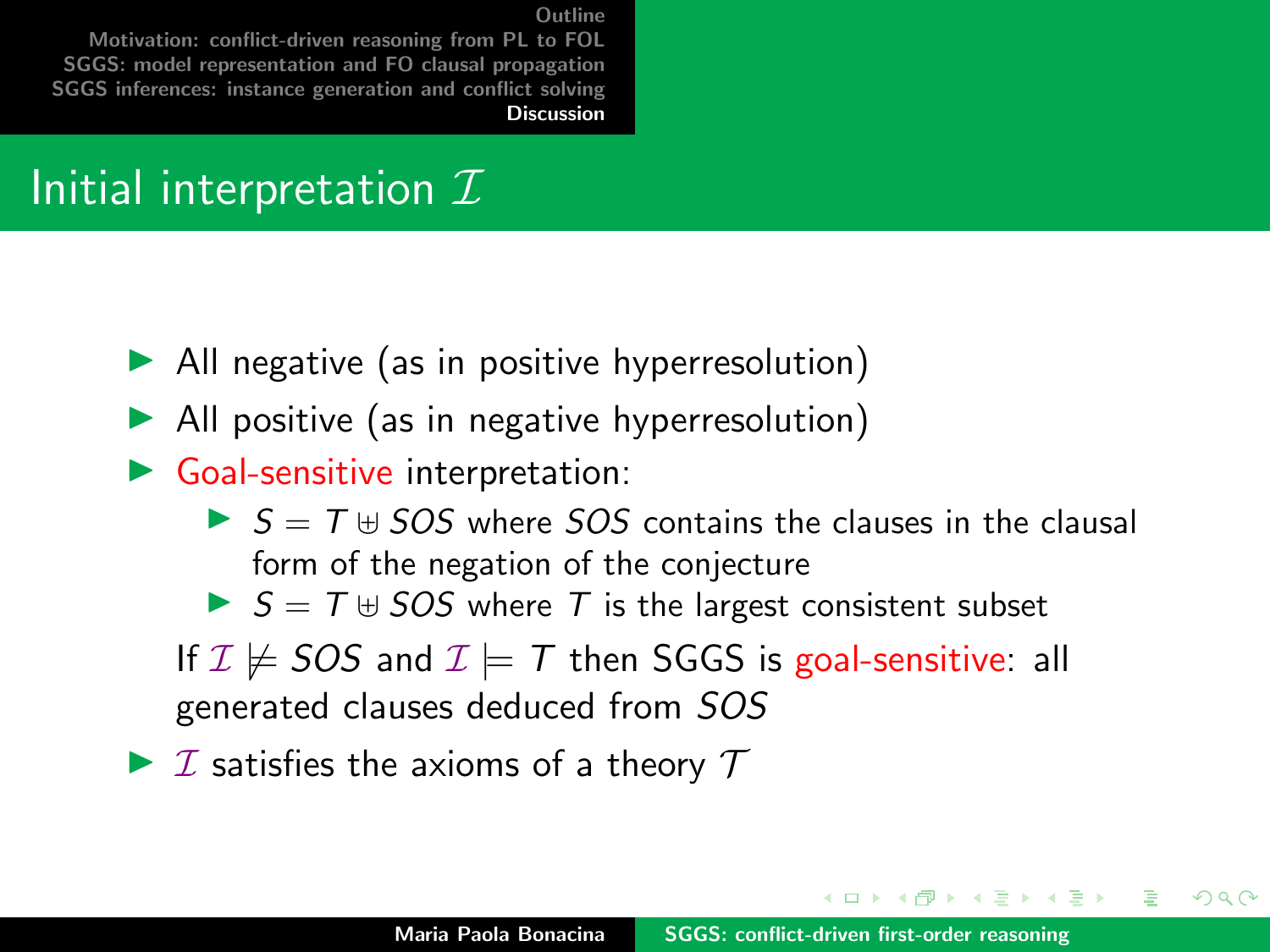[Motivation: conflict-driven reasoning from PL to FOL](#page-2-0) [SGGS: model representation and FO clausal propagation](#page-5-0) [SGGS inferences: instance generation and conflict solving](#page-22-0) **[Discussion](#page-38-0)** 

#### Current and future work

- $\triangleright$  Implementation of SGGS: algorithms and strategies
- $\blacktriangleright$  Heuristic choices: literal selection, assignments
- ▶ Simpler SGGS? More contraction?
- $\blacktriangleright$  Extension to equality
- $\blacktriangleright$  Initial interpretations not based on sign
- $\triangleright$  SGGS for decision procedures for decidable fragments
- SGGS for FOL model building

イロト イ団 トイラトイ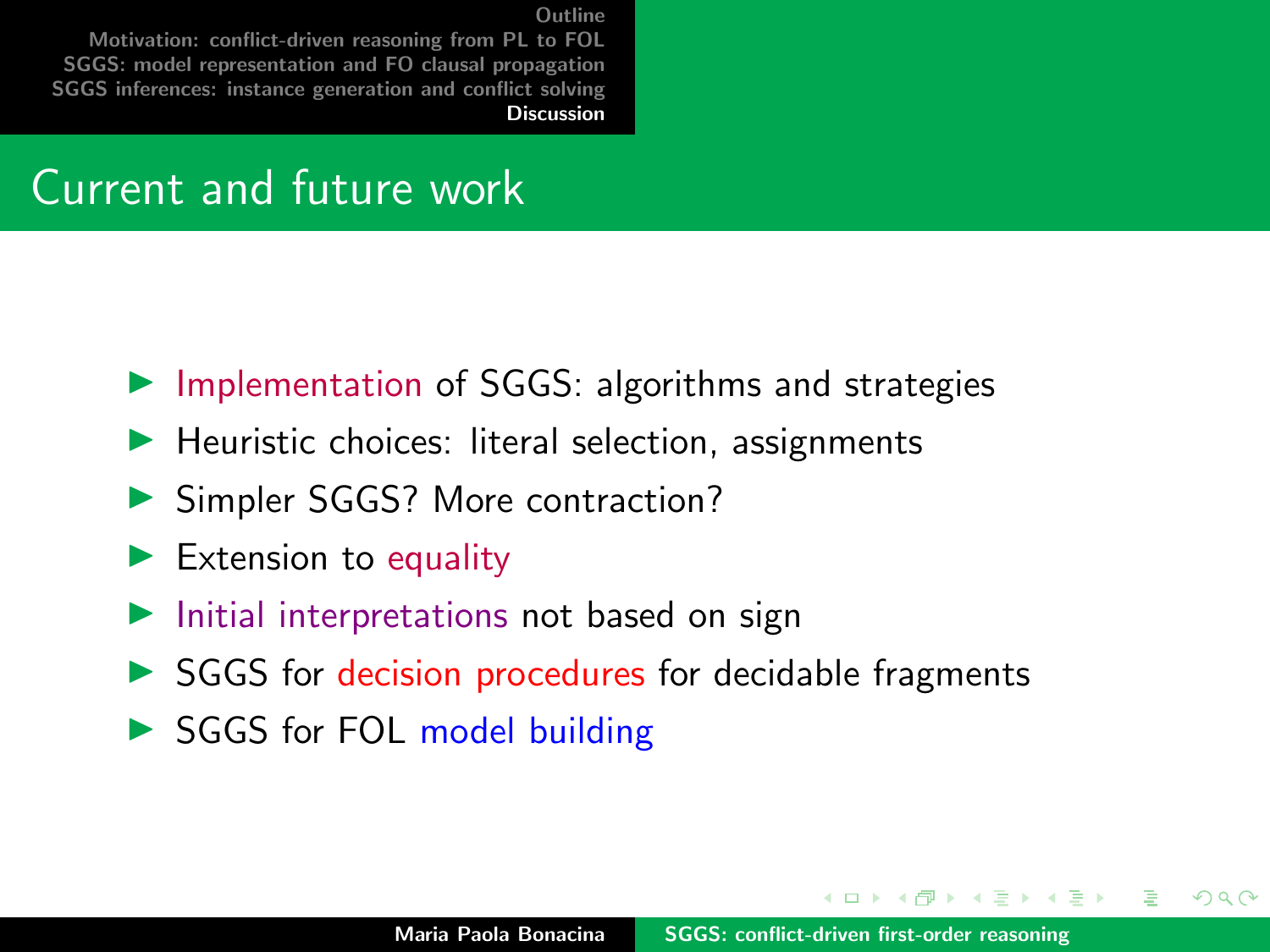[Motivation: conflict-driven reasoning from PL to FOL](#page-2-0) [SGGS: model representation and FO clausal propagation](#page-5-0) [SGGS inferences: instance generation and conflict solving](#page-22-0) **[Discussion](#page-38-0)** 

#### References for SGGS

- $\triangleright$  Semantically-guided goal-sensitive reasoning: inference system and completeness. Journal of Automated Reasoning, 59(2):165–218, August 2017.
- $\triangleright$  Semantically-guided goal-sensitive reasoning: model representation. Journal of Automated Reasoning 56(2):113–141, February 2016.
- **INCOCS** SGGS theorem proving: an exposition. 4th Workshop on Practical Aspects in Automated Reasoning (PAAR), Vienna, July 2014. EPiC 31:25-38, July 2015.
- ▶ Constraint manipulation in SGGS. 28th Workshop on Unification (UNIF), Vienna, July 2014. TR 14-06, RISC, 47–54, 2014.

イロメ マ桐 トマ ヨ トマ ヨメ